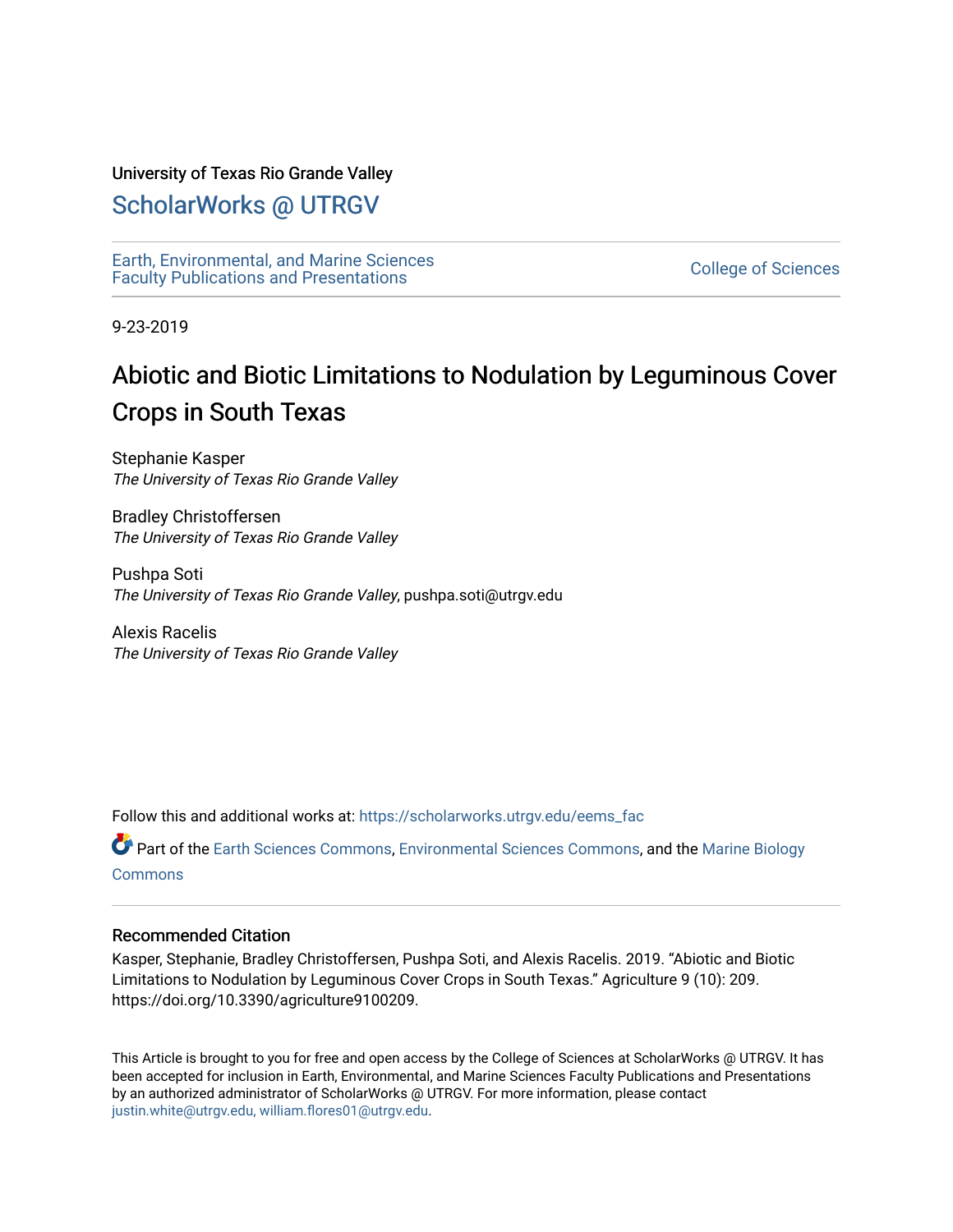



# *Article* **Abiotic and Biotic Limitations to Nodulation by Leguminous Cover Crops in South Texas**

# **Stephanie Kasper 1,\*, Bradley Christo**ff**ersen 2,[\\*](https://orcid.org/0000-0002-4890-9999) , Pushpa Soti <sup>2</sup> and Alexis Racelis <sup>1</sup>**

- School of Earth, Environmental and Marine Sciences, University of Texas Rio Grande Valley, Edinburg, TX 78539, USA; alexis.racelis@utrgv.edu
- <sup>2</sup> Department of Biology, University of Texas Rio Grande Valley, Edinburg, TX 78539, USA; pushpa.soti@utrgv.edu
- **\*** Correspondence: stephanie.kasper01@utrgv.edu (S.K.); bradley.christoffersen@utrgv.edu (B.C.)

Received: 27 August 2019; Accepted: 20 September 2019; Published: 23 September 2019



**Abstract:** Many farms use leguminous cover crops as a nutrient management strategy to reduce their need for nitrogen fertilizer. When they are effective, leguminous cover crops are a valuable tool for sustainable nutrient management. However, the symbiotic partnership between legumes and nitrogen fixing rhizobia is vulnerable to several abiotic and biotic stressors that reduce nitrogen fixation efficiency in real world contexts. Sometimes, despite inoculation with rhizobial strains, this symbiosis fails to form. Such failure was observed in a 14-acre winter cover crop trial in the Rio Grande Valley (RGV) of Texas when three legume species produced no signs of nodulation or nitrogen fixation. This study examined the role of nitrogen, phosphorus, moisture, micronutrients, and native microbial communities in the nodulation of *cowpea (*Vigna unguiculata L. Walp) and assessed arbuscular mycorrhizal fungi as an intervention to improve nodulation. Results from two controlled studies confirm moisture and native microbial communities as major factors in nodulation success. Micronutrients showed mixed impacts on nodulation depending on plant stress conditions. Nitrogen and phosphorus deficiencies, however, were not likely causes, nor was mycorrhizal inoculation an effective intervention to improve nodulation. Inoculation method also had a major impact on nodulation rates. Continued research on improved inoculation practices and other ways to maximize nitrogen fixation efficiency will be required to increase successful on-farm implementation.

**Keywords:** nitrogen fixation; leguminous cover crops; rhizobial inoculation; plant–microbe symbiosis

# **1. Introduction**

Cover cropping is a conservation agriculture practice in which plants are grown for soil health benefits rather than for a harvestable yield [\[1\]](#page-17-0). Interest in cover cropping has burgeoned in recent years and survey data suggest that the number of U.S. farmers incorporating the practice and the number of acres covered are both on the rise [\[2\]](#page-17-1). Cover cropping can help increase soil organic matter, improve water infiltration, and enrich soil ecosystems among other contributions to soil health [\[3\]](#page-17-2). Leguminous cover crops as a biological source of nitrogen (N) are appealing to organic growers who often rely on more expensive N sources [\[4](#page-17-3)[,5\]](#page-17-4). Legumes have potential as a low-cost component of soil fertility management with reduced N runoff compared to conventional systems [\[6\]](#page-17-5).

Although much research effort has already been directed towards maximizing efficiency and yield for major leguminous commodities like soy [\[7\]](#page-17-6), less attention has been given to efficient N fixation by leguminous cover crops. Few cover crop proponents discuss the possibility that leguminous cover crops might fail to form nodules and provide expected nutrient benefits. However, examples of nodulation failure are widespread and have been noted by farmers and researchers [\[8](#page-17-7)[–10\]](#page-17-8). This problem emerged in our research when, despite rhizobial inoculation, 14 acres of leguminous cover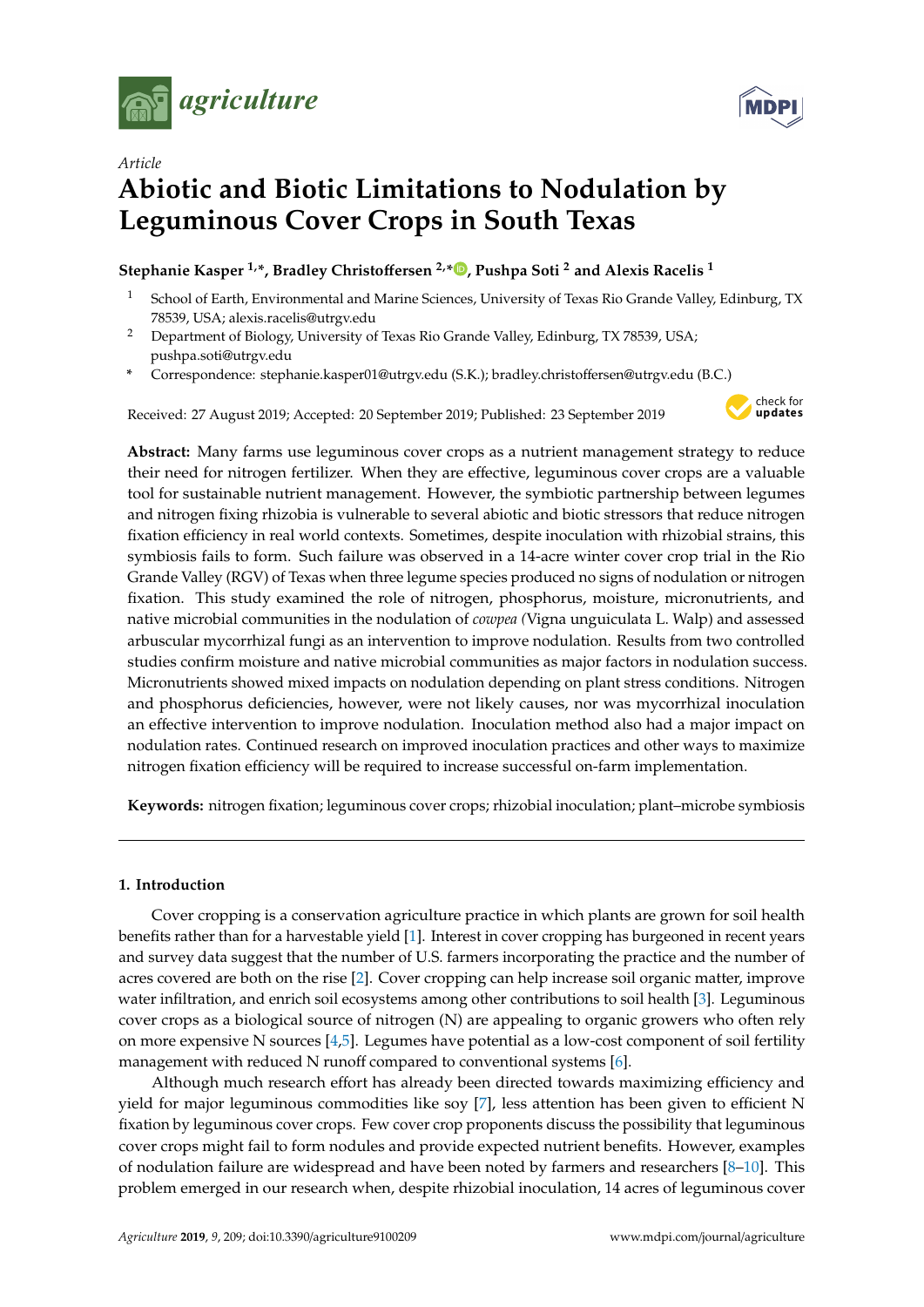crops—*crimson clover* (*Trifolium incarnatum* L.) (inoculated with *Ensifer meliloti Dangeard*)*, hairy vetch* (*Vicia villosa Roth* L.)*, and field peas* (*Pisum sativum var. arvense* L. Poir) (both inoculated with *Rhizobium leguminosarum Frank*)—failed to form nodules during a winter field trial in subtropical south Texas. Aboveground, the plants appeared healthy, but root checks showed no signs of nodulation.

Widespread adoption of leguminous cover crops requires higher rates of nodulation success and more efficient implementation to realize benefits to soil health and fertility. When N fertilizer replacement value is considered alone (excluding long-term soil health benefits), the high cost of legume seeds can outweigh the low cost of synthetic N fertilizer [\[11\]](#page-17-9). Replacing synthetic N inputs with biological N from legumes has ecological benefits, such as reduced nitrous oxide emissions and lower nutrient runoff [\[12,](#page-17-10)[13\]](#page-17-11) but on-farm implementation depends on the cost-effectiveness of this strategy. If efficient N fixation cannot be assured, farmers may opt for non-legume cover cropping options with lower seed costs. Research on factors optimizing nodulation and N fixation in leguminous cover crops is therefore needed to address these impediments to increased adoption.

Biological N fixation relies on a delicate partnership between plant and bacterial species and is maximized when niche requirements are met for both species [\[14,](#page-18-0)[15\]](#page-18-1). The legume is the dominant partner in this mutualism and factors that limit plant health and photosynthetic capacity will likewise limit N fixation potential [\[10,](#page-17-8)[14\]](#page-18-0). However, even when optimal conditions are met for legume growth and development, rhizobial establishment can be independently inhibited by factors (Table [1\)](#page-2-0) including nutrient excess or deficiency, moisture, acidity, element toxicity, native microbial competitors and problems with inoculation.

<span id="page-2-0"></span>

| Sources                  |
|--------------------------|
| $[10.16 - 19]$           |
| $[9.10.20 - 23]$         |
| $[9,10,19,22,24-28]$     |
|                          |
| $[9, 19, 22, 29 - 32]$   |
| [9,10,18,19,22,24,33-37] |
| [9.10.19.22.38.39]       |
| $[19,30,40-42]$          |
|                          |
| [19, 22, 43]             |
| [10, 22, 44]             |
| [9,10,19,22]             |
|                          |
| [10, 22, 45, 46]         |
| [22, 44, 47, 48]         |
|                          |

**Table 1.** Barriers to rhizobial establishment.

#### *1.1. Moisture*

Legumes require more moisture for N fixation than for plant growth [\[34,](#page-18-16)[35\]](#page-18-17). Since nodule water availability depends on a balance between xylem export and supply via the phloem, even small changes in leaf water potential can lead to major reductions in nodule water supply [\[49\]](#page-19-9). Water is required to export N products from the nodules to the rest of the plant, so when nodule water supply is diminished, N products build up in the nodule and inhibit further fixation [\[18\]](#page-18-11). Extreme moisture stress can inhibit nodule initiation or cause nodule shedding in some legume species [\[35](#page-18-17)[,37\]](#page-18-13). Excess moisture can also reduce N fixation potential if insufficient oxygen for rhizobial respiration is available [\[10\]](#page-17-8).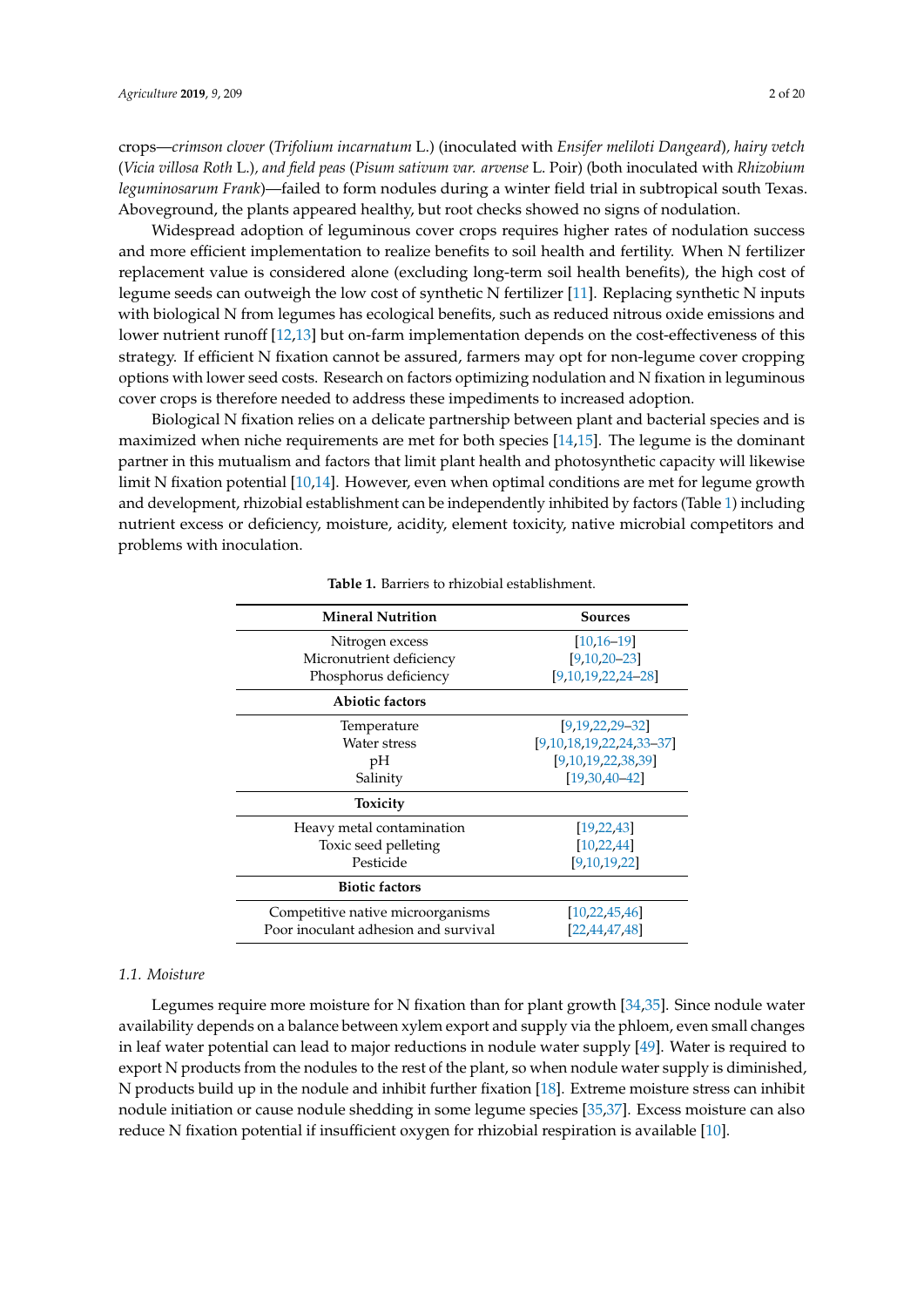#### *1.2. Micronutrients*

Legume–rhizobia symbiosis requires micronutrients including boron, cobalt, copper, iron, manganese, molybdenum, nickel, selenium, and zinc, sometimes at higher rates than the plant or free-living bacteria require alone [\[21\]](#page-18-18). Molybdenum, a key component of nitrogenase is often included on pre-season soil tests for legumes [\[21,](#page-18-18)[50\]](#page-19-10). Molybdenum and other micronutrient deficiencies can be serious impediments to effective nodulation and N fixation [\[20,](#page-18-4)[51\]](#page-19-11).

In addition to the direct metabolic impacts of micronutrient deficiency on rhizobia, micronutrients can also indirectly impact nodule formation and activity [\[52\]](#page-19-12). Micronutrient nutrition can increase plant resistance to biotic and abiotic stressors, like pathogens, drought and high temperatures [\[53\]](#page-19-13). These stressors increase reactive oxygen species (ROS) levels in plants. ROS are signaling pathways in plant responses to pathogens and stressors but also cause oxidative damage if they are not detoxified [\[54\]](#page-19-14). One proposed explanation for the connection between micronutrient nutrition and stress resistance is that micronutrients are common components of the enzymes responsible for scavenging and detoxifying ROS [\[55\]](#page-19-15).

#### *1.3. Phosphorus*

N fixation requires higher phosphorus (P) levels than plant growth for nodule initiation, growth and activity [\[26\]](#page-18-19), and P deficiencies are commonly implicated in legume productivity issues [\[9,](#page-17-12)[21\]](#page-18-18). Nodules typically have P contents between 0.72 and 1.2 percent and are a strong P sink within the plant, especially under stressful environmental conditions [\[19\]](#page-18-3). P deprivation is associated with decreased nodule tissue formation and low rates of N fixation [\[25,](#page-18-20)[27\]](#page-18-21).

#### *1.4. Nitrogen*

Nodulation and N fixation can be inhibited by high field N levels [\[9\]](#page-17-12). High levels of nitrate in or near the nodules inhibits nitrogenase activity through a feedback mechanism, thereby reducing N fixation [\[18\]](#page-18-11). Above a certain concentration, excess N can inhibit nodule initiation entirely [\[17\]](#page-18-22). Estimates for N levels that will eliminate nodulation vary widely. Some authors suggest a lower value of 50 kg/ha while others report nodulation for certain varieties at N levels as high as 120 kg/ha [\[17\]](#page-18-22). Tolerance of N fixation to high soil nitrate levels varies across legume species and even among genotypes of the same species [\[16\]](#page-18-2).

# *1.5. Biotic Factors*

Rhizobia are widespread in the Rio Grande Valley in association with native or naturalized legumes like burr medic, and introduced legumes like common bean, cowpea, and sunn hemp [\[56\]](#page-19-16). Better adapted native or naturalized rhizobia have been observed to outcompete introduced strains when competing for root infection sites [\[9\]](#page-17-12). Unfortunately, superior infectivity (ability to colonize roots) is not always accompanied by increased effectivity (ability to fix N) in rhizobia [\[22\]](#page-18-6).

### *1.6. Mycorrhizae*

Arbuscular mycorrhizal fungi (AMF) can help improve plant health under environmental stress [\[57,](#page-19-17)[58\]](#page-19-18). Co-inoculation with AMF may improve N fixation, due to AMF's contributions to plant nutrition as a P scavenger [\[59\]](#page-19-19). AMF inoculation may also help alleviate drought-induced oxidative damage and preserve nodule function under moisture stress conditions [\[60\]](#page-19-20). In field tests of mycorrhizae, however, results of inoculation often depend on the status of the native AMF population with a greater response to inoculation in soils where few native AMF are present [\[61\]](#page-19-21).

### *1.7. Nodulation and Plant Vigor*

Growth and development of plants, including legumes, is often limited by available N because of the large requirement (25%) of total plant N required for photosynthetic enzymes such as Rubisco [\[19](#page-18-3)[,62\]](#page-20-0).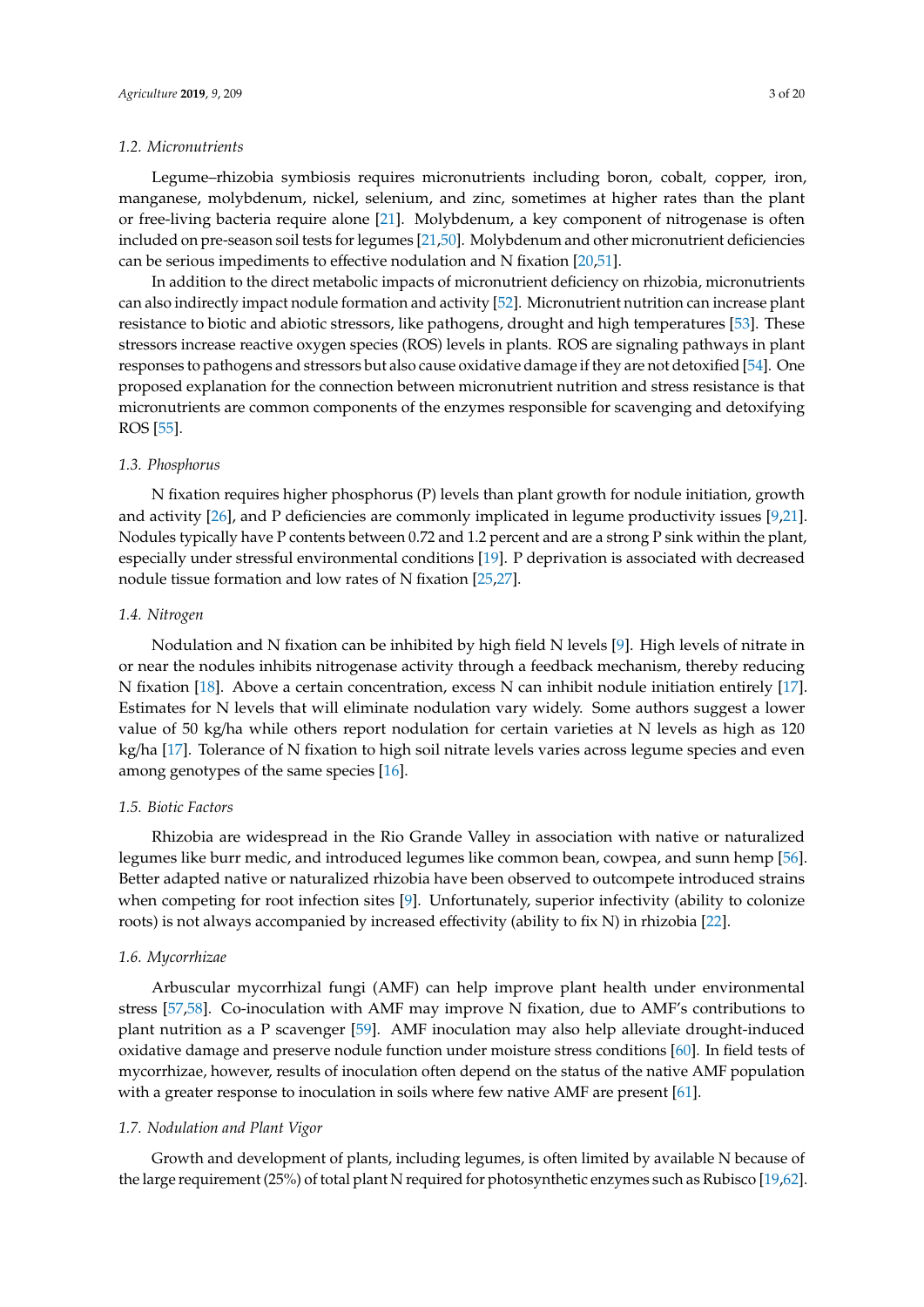Therefore, in N-limited systems, legumes which fix more N should have greater leaf biomass which in turn should promote enhanced growth.

#### *1.8. Purpose of Experiments and Expected Outcomes*

Clearly, multiple and potentially interacting abiotic and biotic factors influence nodule formation and subsequent  $N_2$  fixation. The purpose of this work is to explore the causes of nodulation problems in order to improve the efficacy of leguminous cover crops as a tool for the maintenance of N in subtropical soils. This investigation was conducted in two sequential parts, the first informing the design of the second.

The first was a coarse resolution assay to determine the dominant factors. In this assay, we expected that legumes supplemented with moisture and multiple micronutrients above field conditions would show higher levels of nodule formation, given the dry subtropical climate and potential for at least one micronutrient to be limiting among several candidate micronutrients. We also expected P addition to promote nodulation given the high P requirements for nodulation beyond that required for plant growth. We did not expect that high levels of N were impeding nodulation because native N soil concentrations are not high at our site, but we did expect that N addition would inhibit nodulation. We also expected that both sterilization and inoculation with AMF would promote nodulation, since such treatments would eliminate competition from native rhizobia and promote P scavenging, respectively. Finally, we expected that increased nodulation, arising from to natural variability or our imposed treatments, would result in plants with greater leaf biomass at a given plant size because of the large N requirement of leaf tissue.

Because the results of the coarse resolution experiment implicated micronutrients as one of the factors impeding nodulation, we followed up with a micronutrient experiment designed to explore whether a single micronutrient, independent of other micronutrients, was responsible. We expected that if a single micronutrient was inhibiting nodulation, rather than a more complex interaction of micronutrients, then legumes supplemented with a limiting micronutrient would show higher levels of nodule formation than those grown in native soil. In addition to the single micronutrient additions, we repeated the combined micronutrient addition from the coarse assay and expected the addition to similarly increase nodule formation.

### **2. Materials and Methods**

#### *2.1. Assay of Dominant Factors*

Five separate experiments were conducted concurrently in controlled greenhouse conditions (Edinburg, TX) to examine the association of abiotic (moisture, micronutrients, phosphorus, nitrogen) and biotic (native microbial communities) conditions with nodulation in a common cover crop legume, cowpea (*Vigna unguiculata*). Each of these conditions can interact with any of the other factors, but exploring these interactions was beyond the scope of this study. In each experiment, the potential interaction of AMF as a participant in successful nodulation of cowpea was also examined. Although cowpea was not one of the three legume species that experienced nodulation failure in the original field trials, it is a commonly used warm season cover crop in this region and was planned for future plantings in this field.

For all experiments, Iron and Clay cowpea seeds (*Vigna unguiculata*; Johnny's Seeds, Winslow, ME) were soaked for 10 min in 55  $\degree$ C water, then pregerminated for 3 days in petri dishes in the greenhouse at 30 ◦C. Pregerminated seeds were then transplanted into 15 cm diameter plastic pots with 1500 g of a 1:1 mixture of perlite and soil obtained from the field where nodulation failure occurred (Hilltop Gardens, Lyford, TX). The only thorough survey of native rhizobia in this region was conducted with *Phaseolus vulgaris* and found diverse populations of *Rhizobium phaseoli Dangeard* [\[56\]](#page-19-16). Little is known about the native populations of *Bradyrhizobium spp.* which nodulate cowpea, but uninoculated cowpea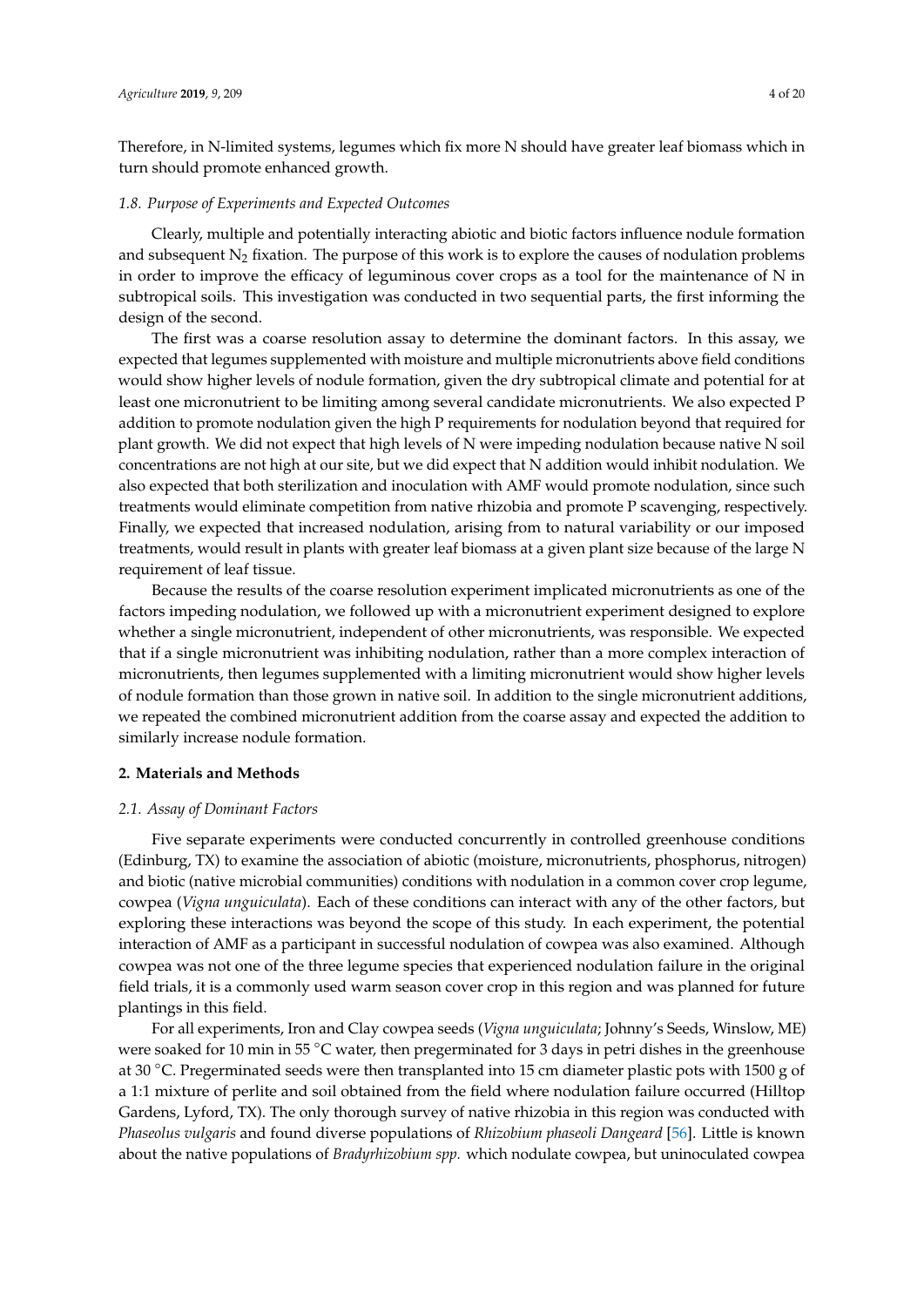in native soil were included as a control in this study and did form nodules, suggesting the presence of a native rhizobial partner.

Native soil was a Willacy fine sandy loam with a pH of 8.1. Nutrient extractions were conducted by Texas Plant and Soil Lab (Edinburg, TX). Nitrogen and phosphorus values are the average of 25 samples analyzed by Mehlich III extraction. Micronutrient values are from a single soil sample using the hot water method for boron extraction and DTPA for cobalt, copper, manganese, molybdenum, and zinc. Soil pH was measured using a multimedia pH meter (Bluelab, Tauranga, New Zealand) and soil texture was determined using the USDA NRCS Web Soil Survey and confirmed by hydrometer [\[63\]](#page-20-1).

At transplant, 1 mL of Bradyrhizobium sp. (Vigna) inoculant solution (2 g inoculant/500 mL water; Verdesian N-Dure ®, Cary, NC) was applied to the seed radicle. This inoculant is sold for use with peanut, cowpea, lespedeza, and mung bean. On milliliter of mycorrhizal inoculant solution (1 g inoculant/500 mL water; Wildroot Organic, Austin, TX) was also applied at transplant to the cowpeas assigned to mycorrhizae (Myc+) treatments. In all experiments, cowpeas were grown for 75 days in greenhouse conditions. Daily temperature ranged between 28 ◦C and 6 ◦C on average, and relative humidity between 52% and 86%. Soil pH measurements were taken initially upon planting (mean −8.0  $\pm$  0.1) and monthly during the experiment to check for pH changes from nutrient solutions, but none were detected. For all 30 treatments, eight replicate cowpeas were grown for each treatment and a subsample of five were randomly chosen for data collection.

Pots were watered based on daily moisture measurements using a moisture meter (ProCheck 5TE, Pullman WA). Except where otherwise indicated below, the pots were watered with 150 mL of tap water (or the designated nutrient solution, Tables [2](#page-5-0) and [A1\)](#page-14-0) whenever their soil moisture fell below a lower threshold of 5%. This amount of water raised the soil moisture to an upper target of 15%. Tap water was used instead of deionized water in order to better simulate field conditions since both rainwater and local irrigation water sources carry trace minerals [\[64](#page-20-2)[,65\]](#page-20-3). However, in the absence of specific soil tests for nutrients of interest, exact treatment impacts cannot be determined. Levels listed in Table [3](#page-6-0) should be considered lower thresholds. These lower thresholds ( $\mu$ g element/g dry soil) were calculated using the concentration for each nutrient solution, the total volume of solution applied over the course of each experiment, and the dry mass of the soil.

| Experiment     | <b>Treatment</b> | <b>Solution Mixture</b>                                      | Cumulative Amount Added (L) |
|----------------|------------------|--------------------------------------------------------------|-----------------------------|
|                | Control          | 5 mM CaCl <sub>2</sub>                                       | 3.070                       |
| Nitrogen       | Low              | 5 mM CaCl <sub>2</sub>                                       | 3.160                       |
|                | High             | 5 mM Ca $N_2O_6$                                             | 3.343                       |
|                | Control          | 2 mM KCl                                                     | 3.325                       |
| Phosphorus     | Low              | $0.1$ mM KH <sub>2</sub> PO <sub>4</sub> + 1.9 mM KCl        | 3.538                       |
|                | High             | 2 mM $KH_2PO_4$                                              | 3.745                       |
|                | Control          | tap water                                                    | 3.445                       |
| Micronutrients |                  | $25 \mu M H_3 BO_3 + 1.7 \mu M CoCl_2 +$                     |                             |
|                | High             | $0.5 \mu M CuSO_4 + 2 \mu M MnCl_2 +$                        | 3.763                       |
|                |                  | $0.5 \mu M \text{ Na}_2\text{MoO}_4 + 2 \mu M \text{ZnSO}_4$ |                             |

<span id="page-5-0"></span>**Table 2.** Solution mixtures used for each nutrient treatment level in the three nutrient experiments.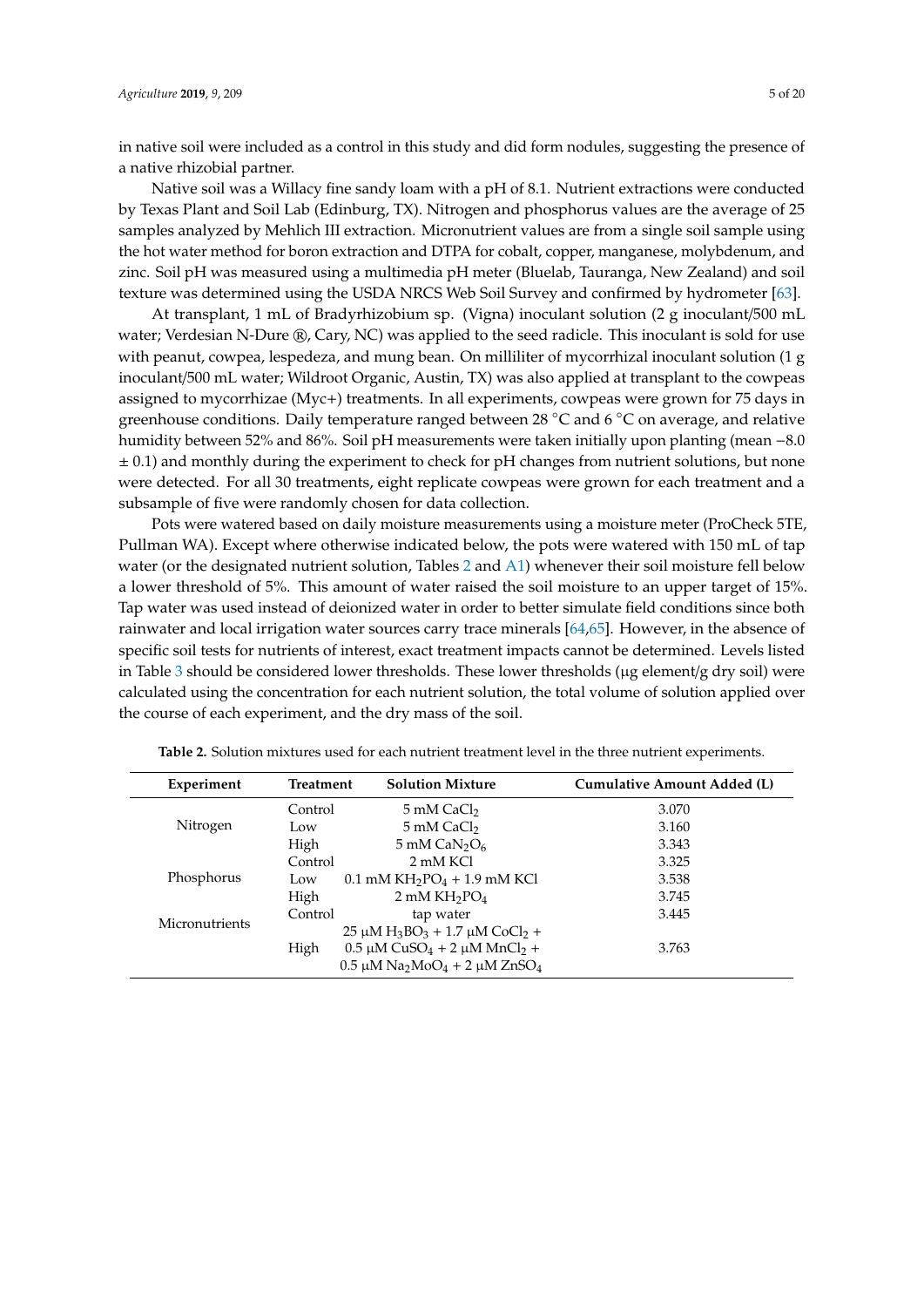| Cumulative Amount Added by Experiment and Treatment (ppm) |     |          |          |          |            |          |         |                |                                           |  |
|-----------------------------------------------------------|-----|----------|----------|----------|------------|----------|---------|----------------|-------------------------------------------|--|
|                                                           |     | Nitrogen |          |          | Phosphorus |          |         | Micronutrients | <b>Native Soil</b><br>Concentration (ppm) |  |
| Nutrient Control                                          |     | Low      | High     | Control  | Low        | High     | Control | High           |                                           |  |
| N                                                         |     | $\Omega$ | 312      | $\theta$ | $\Omega$   | $\theta$ | 0.00    | 0.00           | $19*$                                     |  |
| Ca                                                        | 410 | 422      | 447      | $\Omega$ |            | $\Omega$ | 0.00    | 0.00           | $453*$                                    |  |
| P                                                         | 0   | $\Omega$ | 0        | $\Omega$ | 7          | 155      | 0.00    | 0.00           | $59*$                                     |  |
| K                                                         |     | $\theta$ | 0        | 173      | 184        | 195      | 0.00    | 0.00           | 2088*                                     |  |
| B                                                         |     | $\Omega$ | 0        | $\theta$ | $\Omega$   | $\theta$ | 0.00    | 0.68           | $0.79**$                                  |  |
| Cu                                                        |     | $\Omega$ | 0        | $\Omega$ | $\Omega$   | $\Omega$ | 0.00    | 0.08           | $0.34***$                                 |  |
| Mo                                                        |     | $\theta$ | $\Omega$ | $\Omega$ | $\Omega$   | $\theta$ | 0.00    | 0.12           | $0.01***$                                 |  |
| Mn                                                        |     | $\Omega$ | 0        | $\Omega$ |            | $\Omega$ | 0.00    | 0.28           | $5.27***$                                 |  |
| Zn                                                        |     | $\Omega$ | $\Omega$ | $\Omega$ | $\Omega$   | $\Omega$ | 0.00    | 0.33           | $1.34***$                                 |  |
| Co                                                        |     | $\Omega$ | 0        | 0        |            | 0        | 0.00    | 0.25           | $0.04***$                                 |  |

<span id="page-6-0"></span>**Table 3.** Cumulative amounts of nutrients added over the course of the three nutrient experiments, and corresponding native soil concentrations (far right-hand column). Cumulative amounts are expressed per kg of soil in each pot ( $\mu$ g nutrient/kg soil = ppm).

\* mean of 25 samples analyzed by Mehlich III extraction. \*\* single soil sample using the hot water method. \*\*\* single soil sample using DTPA

#### 2.1.1. Moisture

Using a  $3 \times 2$  factorial design, this experiment compared all combinations of three levels of moisture—high, mid, and cycle—and two levels of mycorrhizal inoculation—with (Myc+) or without (M–). Moisture levels were designated as high (soil moisture between 15%–25%), mid-range (soil moisture between 5%–15%) or saturation/drought cycle (between wilting point and field capacity). In the high moisture treatment, pots received 200 mL of tap water when they reached a lower threshold of 15% soil moisture which raised them to field saturation (around 25%). For the saturation/drought cycle, plants received 500 mL of tap water after 3 days below a threshold of 2.5% soil moisture. They were watered in two 250 mL increments to minimize leaching and runoff. The three-day wait was set based on the average time cowpeas took to wilt after reaching 2.5% soil moisture in a pre-trial assessment.

### 2.1.2. Micronutrients

Using a  $2 \times 2$  factorial design, this experiment compared two levels of micronutrients—micronutrients added (Mi+) and field level (Control)—and two levels of mycorrhizal inoculation—Myc+ or Myc-. We compared impact of addition of copper  $(0.5 \mu M \text{CuSO}_4)$ , cobalt (1.7  $\mu$ M CoCl<sub>2</sub>) boron (25  $\mu$ M H<sub>3</sub>BO<sub>3</sub>), molybdenum (0.5  $\mu$ M Na<sub>2</sub>MoO<sub>4</sub>), manganese (2  $\mu$ M  $MnCl<sub>2</sub>$ ), and zinc (2 µM ZnSO<sub>4</sub>) on root nodulation to a control with field level micronutrients (Table [2\)](#page-5-0). Micronutrient concentrations were based on a modified Hoagland's solution [\[62\]](#page-20-0).

### 2.1.3. Phosphorus

Using a  $3 \times 2$  factorial design, this experiment compared three levels of P—control, low, and high—and two levels of mycorrhizal inoculation (Myc+ or Myc-). The levels of P tested included field level P as a control, low P (0.1 mM  $KH_2PO_4$ , 1.9 mM KCl), and high P (2 mM KH<sub>2</sub>PO<sub>4</sub>). Since P (target nutrient) was supplied as  $KH_2PO_4$ , potassium levels (non-target) were also raised. To avoid confounding the impacts of P and K, low and field level treatments were supplemented with potassium chloride (KCl) to match the K levels applied to the high P treatment (Table [2\)](#page-5-0).

# 2.1.4. Nitrogen

Using a  $3 \times 2$  factorial design, this experiment compared three levels of N—low, control, and high—and two levels of mycorrhizal inoculation (Myc+ or Myc-). We compared the impact on nodulation of field level N as a control (Table [2\)](#page-5-0) to N levels both higher (5 mM CaN<sub>2</sub>O<sub>6</sub>) and lower (1/2 field level). Higher N treatments had calcium nitrate added in solution while lower N was achieved through a 50/50 mix of field soil and sand. Since the high N treatment also received 5 mM Ca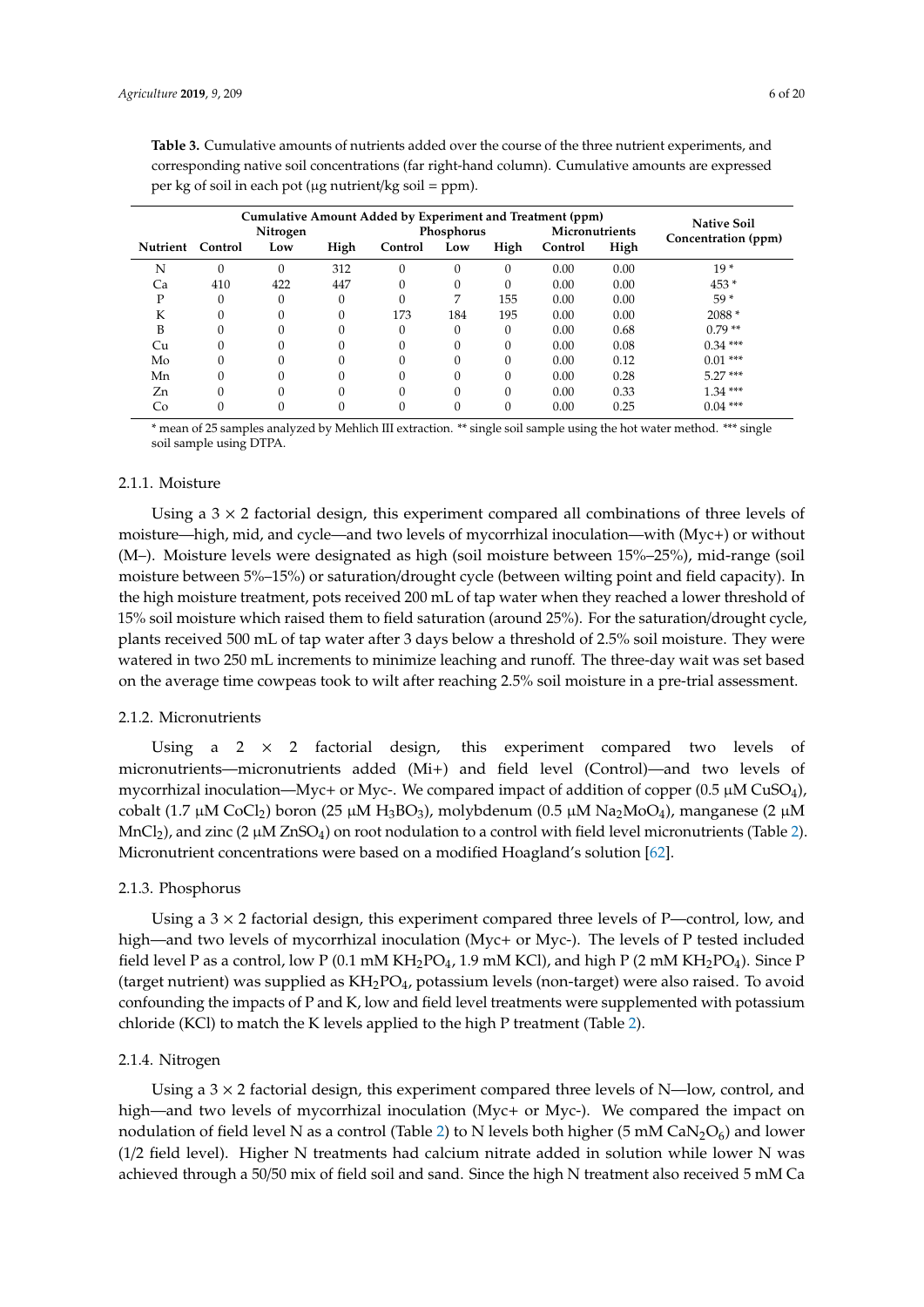(non-target) in addition to 10 mM N (target), low and field level N treatments were supplemented with calcium chloride (5 mM CaCl<sub>2</sub>) to match the calcium levels applied to the high N treatment (Table [2\)](#page-5-0). These adjustments were made to avoid confounding the impacts of Ca and N on nodulation.

## 2.1.5. Soil Sterilization

A sterilization experiment was included to isolate the effects of soil microbes impacting nodulation. For these treatments, soil media was steam sterilized in an autoclave at 121 ◦C for 30 min before planting. Using a  $2 \times 2 \times 2$  factorial design, this experiment compared all combinations of following three factors—sterilized (S+) or unsterilized (S-) soil, with (Myc+) or without (Myc-) mycorrhizal inoculation, with  $(R^+)$  or without  $(R^-)$  rhizobial inoculation. sterilization can affect soil pH as well as nutrient content and availability. Therefore, separate tests were conducted to determine the baseline pH and nutrient levels for the sterilized soil.

# 2.1.6. Data Collection

During the final week before termination (days 68–74), light-saturated photosynthesis measurements (Asat) were taken for three replicates from each treatment using a Portable Photosynthesis System (model LI-6400XT, LiCOR, Lincoln, NE, USA). Asat was recorded at 2000 umol m-2 s-1 PAR after the assimilation value had stabilized and the stomatal conductance value exceeded a threshold of 0.05 mol m-2 s-1. After 75 days, five replicates from each treatment were randomly chosen. Roots were cleaned and examined for nodules which were counted, weighed, and checked for internal color as an indicator of N fixation activity. Pink, red or brown nodules were counted as active while green, grey, tan, and any other color were considered inactive [\[22\]](#page-18-6). Plants were then dried for at least 72 h at 70 ◦C and the dry biomass of root, stem, and leaf tissue for each plant were recorded.

# 2.1.7. Data Analysis

For the moisture, micronutrient, phosphorus, and nitrogen experiments, 2-way analyses of variance were conducted to compare the main effects of each factor and mycorrhizal inoculation and the interaction effect between that factor and mycorrhizae on nodule number, biomass, and activity and plant indicators including Asat, root, stem, leaf and total biomass, root to shoot ratio and nodule to plant biomass ratio. Multiple comparisons were performed using the Holm-Sidak method. When assumptions of normality and equal variance were violated, a Kruskal–Wallis 1-way ANOVA on ranks was employed, followed by Dunn's method for multiple comparisons. For the sterilization experiment, three-way ANOVAs were conducted to compare the main effects of sterilization, mycorrhizal inoculation, and rhizobial inoculation and the interaction effects among the three (SYSTAT™, San Jose, CA).

Nodulation intensity was calculated as the ratio of dry nodule biomass to dry root biomass, which is affected by both nodule number and mean nodule size. We tested whether nodulation intensity promotes enhanced leaf + stem development at a given plant size. To scale for the effects of plant size, we first regressed the aboveground biomass (stem and leaf) against root biomass and then investigated whether the residuals about this allometric relationship exhibited a positive relationship with nodulation intensity. Such a relationship would suggest that for plants of a given size, increased nodulation intensity promotes greater leaf development.

### *2.2. Micronutrient Experiment*

In the second experiment of the series, developed based on the results of the first but following a modified protocol, Iron and Clay cowpea seeds (*Vigna unguiculata*; Johnny's Seeds, Winslow, ME) were surface sterilized through immersion in 2% hypochlorite solution for five minutes, followed by five rinses with sterile water. Two seeds were then planted into each 15 cm plastic pots with 1500 g of a 1:1 mixture of perlite and soil obtained from the field where nodulation failure occurred. Nutrient solutions and estimated treatment impact compared to field soil levels are in Table [4.](#page-8-0)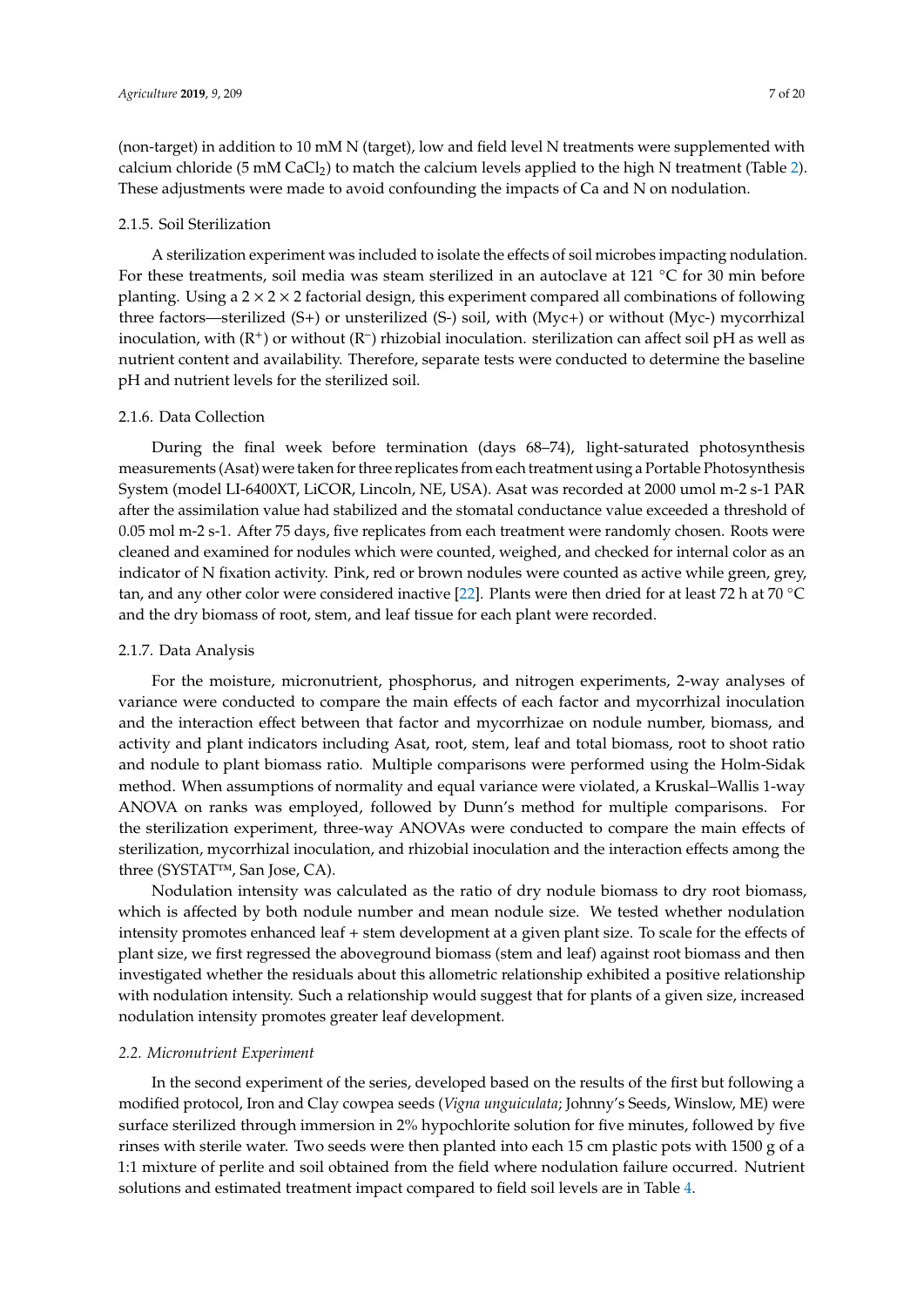<span id="page-8-0"></span>

| <b>Nutrients</b> | <b>Nutrient Concentration</b>        | Treatment Impact (µg/g Dry Soil) |
|------------------|--------------------------------------|----------------------------------|
| Zinc.            | $2 \mu M ZnSO4$                      | 0.21                             |
| Copper           | $0.5 \mu M$ CuSO <sub>4</sub>        | 0.05                             |
| Cobalt           | $1.7 \mu M$ CoCl <sub>2</sub>        | 0.16                             |
| Molybdenum       | $0.5 \mu M \text{ Na}_2\text{MoO}_4$ | 0.08                             |
| Boron            | $25 \mu M H_3 BO_3$                  | 0.43                             |
| Manganese        | $2 \mu M MnCl2$                      | 0.18                             |

**Table 4.** Micronutrient experiment nutrient solutions and treatment impacts.

At planting, a 1 mL solution of rhizobium inoculant solution (2 g inoculant/500 mL water; Verdesian Guard-N®, Cary, NC) was applied to the seed. Pots were thinned to one plant each after 7 days. Cowpeas were randomly assigned to one of 8 treatments that were watered with a nutrient solution of B, Co, Cu, Mn, Mo, or Zn individually, all 6 micronutrients together, or tap water (control). The plants were grown for 45 days in Percival Environmental Growth Chambers (Perry, Iowa) with 15 hours of light (PAR—440 μmol/m<sup>2</sup>/s) every 24 h. Light period temperatures were 27 °C, dark period temperatures were 24 ◦C, and relative humidity ranged between 45% and 70%. Pots were watered with 150 mL of the designated nutrient solution every three days for a total of 16 waterings (2.4 L solution/plant). Each treatment had 9 replicates for a total of 72 individuals.

Data were collected 45 days after seeding from 9 replicates for each treatment. Pre-termination measurements included spectral signatures (ASD Handheld 2, Malvern Panalytical, Longmont, CO) and chlorophyll content (SPAD 502 Chlorophyll Meter, Spectrum, Aurora, IL). After termination, roots were cleaned and examined for nodules which were counted, weighed, and checked for internal color as an indicator of N fixation activity. Plants were then dried for at least 72 h at 70 ◦C and the dry biomass of roots, stems, and leaves for each plant were recorded. One-way analyses of variance were used to examine differences among treatments (SYSTAT™, San Jose, CA).

## **3. Results**

#### *3.1. Assay of Dominant Factors*

Data for all measured variables for each of the five experiments are included in Table [A2.](#page-15-0) Since this investigation is concerned most directly with nodulation, the results for nodule biomass and nodulation intensity (Figure [1a](#page-9-0),b) will be emphasized here. No significant interactions or effects of mycorrhizae on nodule biomass or nodulation intensity were detected at the 0.05 level of significance for any of the plant or nodule indicators in any of the experiments. Therefore, all results presented henceforth group together the Myc+ and Myc- results for each treatment.

#### 3.1.1. Moisture

Significant effects of moisture level were found for nodule biomass  $(f(2,24) = 4.941, p = 0.016)$ . Mean nodule biomass was  $0.80$  g  $\pm$  0.42 for high moisture,  $0.56$  g  $\pm$  0.43 for mid, and  $0.31$  g  $\pm$  0.16 for cycle. Multiple comparisons showed a significant difference between high and cycle (*p* = 0.013), but not between mid and either high or cycle treatments. Nodulation intensities for the three moisture levels were  $0.38 \pm 0.13$  for high moisture,  $0.42 \pm 0.15$  for mid moisture, and  $0.28 \pm 0.06$  for cycle with no significant differences among them  $(f (2,24) = 3.354, p = 0.052)$ .

#### 3.1.2. Micronutrient

The addition of micronutrients significantly increased nodule biomass from  $0.56 \pm 0.43$  to  $1.02$  g  $\pm 0.35$  (*f* (1,16) = 7.671, *p* = 0.013). Nodulation intensity was  $0.55 \pm 0.20$  for Mi+ and  $0.42 \pm 0.15$  for the control (*f*  $(1,16) = 4.408$ ,  $p = 0.051$ ).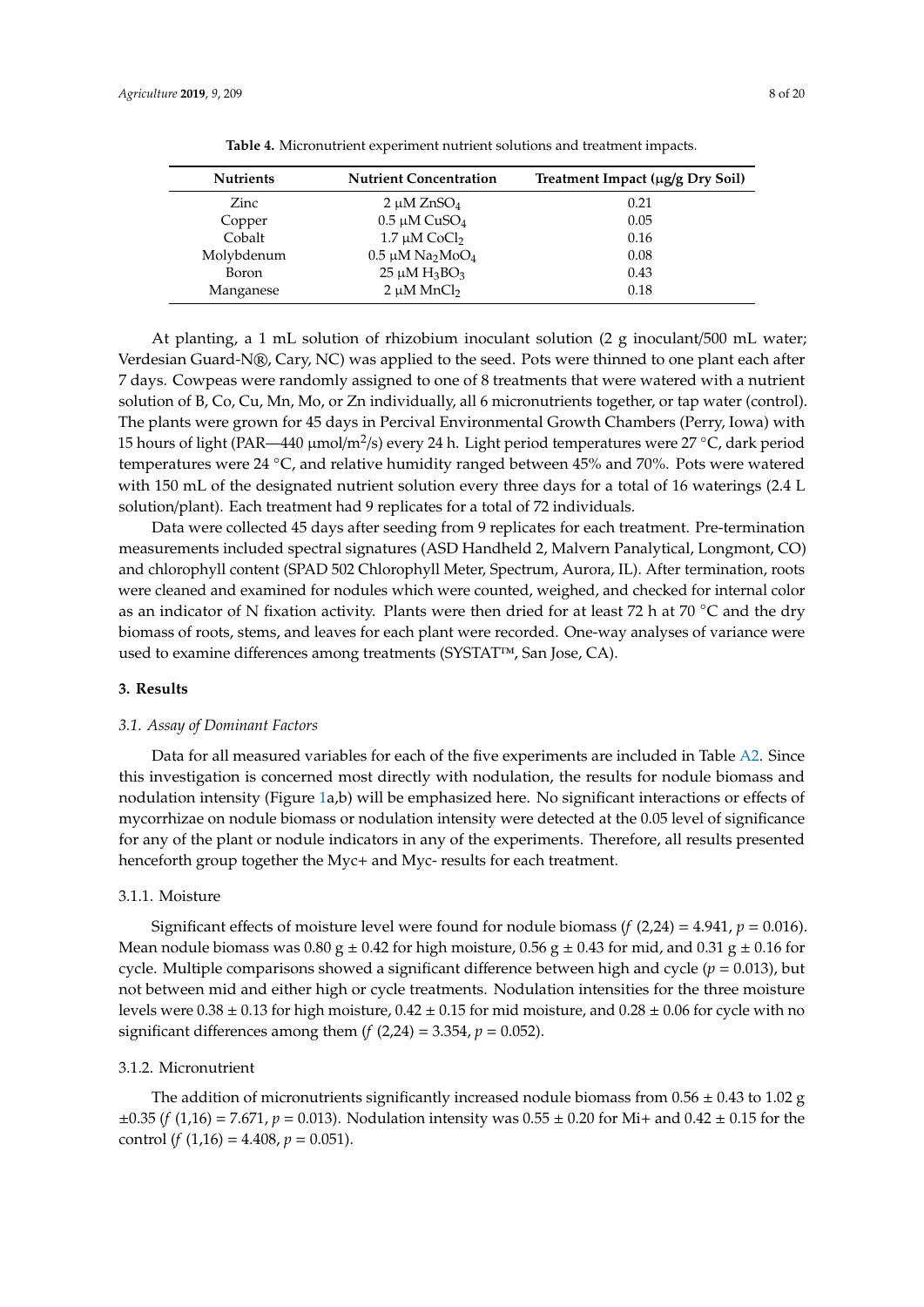<span id="page-9-0"></span>

Figure 1. All experiments except phosphorus showed significant differences in nodule biomass (a). 308 High moisture significantly increased nodule biomass over saturation/drought cycle, while mid-High moisture significantly increased nodule biomass over saturation/drought cycle, while mid-range 309 range moisture significantly differed from neither high nor cycle. Micronutrient addition increased moisture significantly differed from neither high nor cycle. Micronutrient addition increased nodule 310 nodule biomass while N addition completely inhibited it. There was no significant difference between biomass while N addition completely inhibited it. There was no significant difference between mean 311 mean nodule biomass control N and low N. Soil sterilization significantly impeded nodule formation. nodule biomass control N and low N. Soil sterilization significantly impeded nodule formation. For 312 For nodulation intensity (the ratio of nodule biomass to root biomass) only the nitrogen and nodulation intensity (the ratio of nodule biomass to root biomass) only the nitrogen and sterilization experiments showed significant differences with the same trends as nodule biomass (**b**). \*\*  $\alpha \le 0.01$ , \*\*\*  $\alpha \leq 0.001$ .

#### 3.1.3. Phosphorus

The effects of P level on nodule biomass ( $f(2,24) = 0.719$ ,  $p = 0.497$ ) and nodulation intensity (*f* (2,24) = 0.765,  $p = 0.476$ ) were not statistically significant. Nodule biomass was 0.51 g  $\pm$  0.33 for control P, 0.63 g  $\pm$  0.44 for low P, and 0.75 g  $\pm$  0.56 for high P. Nodulation intensity was 0.45  $\pm$  0.16 for control P,  $0.48 \pm 0.20$  for low P, and  $0.57 \pm 0.32$  for high P.

# 3.1.4. Nitrogen

Nodule biomass was 0.31 g  $\pm$  0.11 for below control N, 0.39 g  $\pm$  0.26 for control N, and 0.0009 g  $\pm$  0.003 for high N. High N additions inhibited nodulation in all but one replicate. Due to the large number of zeros, nodule biomass data failed normality and equal variance. A Kruskal–Wallis one-way ANOVA on ranks was used instead and found significant differences in nodule biomass among the three N levels (*h* (2) = 21.425, *p* < 0.001). Nodule biomass for the high N treatments was significantly less than control N ( $q = 4.053$ ,  $p < 0.05$ ), and low N ( $q = 3.751$ ,  $p < 0.05$ ), but that control N and low N did not vary significantly from each other ( $q = 0.295$ ,  $p > 0.05$ ).

The same pattern was true for nodulation intensity  $(h(2) = 22.314, p < 0.001)$  with a significantly lower nodulation intensity for high N compared to control N (*q* = 3.474, *p* < 0.05) and below field N (*q*  $= 4.330, p < 0.05$ ), but no difference between control and below field ( $q = 0.836, p > 0.05$ . Nodulation intensity was  $0.42 \pm 0.11$  for below field N,  $0.34 \pm 0.11$  for control N, and  $0 \pm 0$  for high N.

#### 3.1.5. Sterilization

Soil sterilization had a significant impact on both nodule biomass (*f* (7,32) = 48.146, *p* <0.001) and nodulation intensity (*f* (7,32) = 65.493,  $p < 0.001$ ). Nodule biomass was 0.70  $g \pm 0.42$  for unsterilized soil and 0.08  $g \pm 0.07$  for sterilized. Similarly, plants in sterilized soil showed much lower nodulation intensities (0.10  $\pm$  0.05) compared to plants in unsterilized soil (0.47 g  $\pm$  0.21). This pattern was confirmed by the other measured variables as well (Table [A2\)](#page-15-0), with sterilized plants performing poorly in every measured category.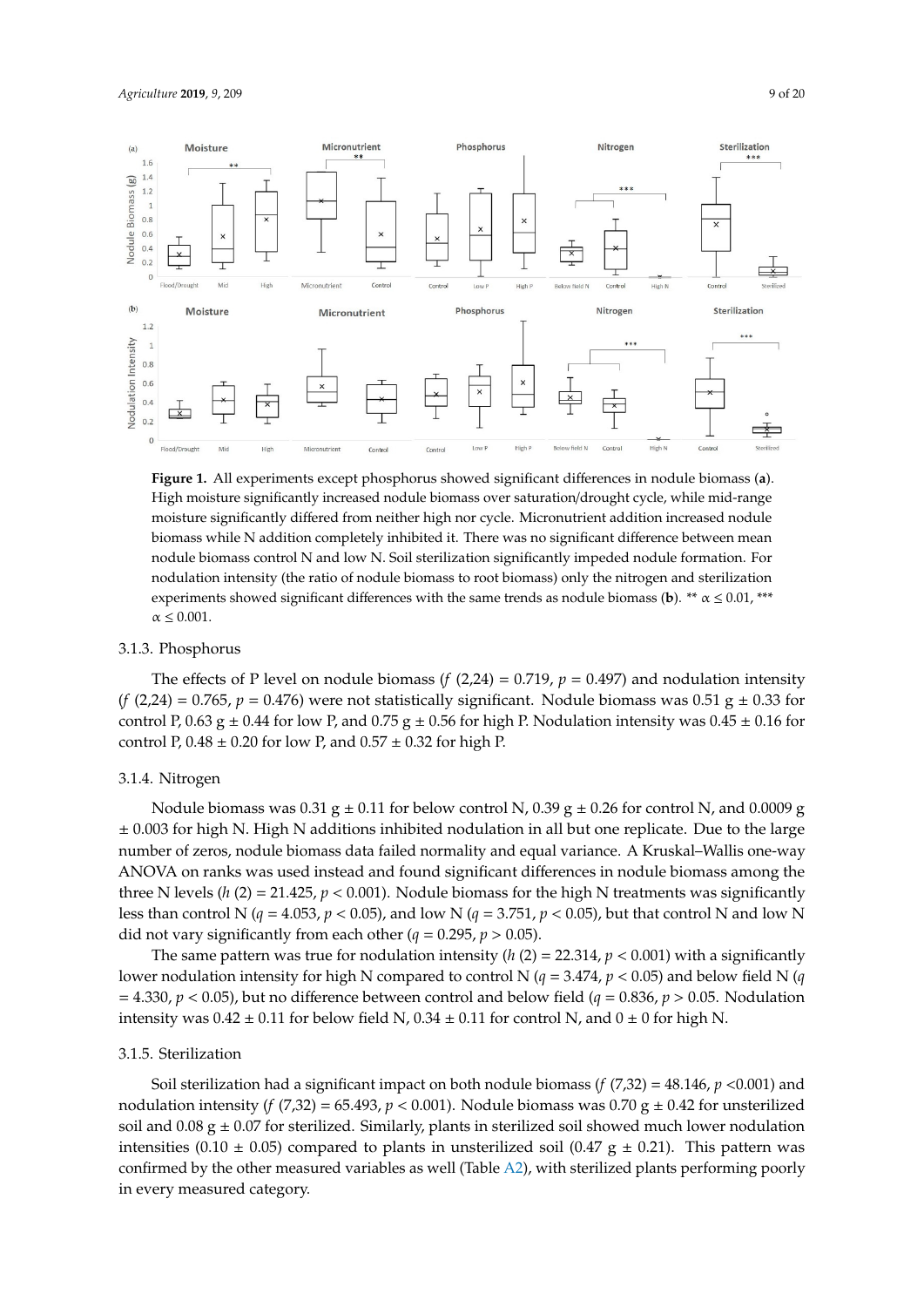Across all plants in all treatments, plants with greater nodulation intensity were able to grow more aboveground tissue than expected given their size (Figure [2;](#page-10-0)  $f = 15.094$ ,  $p < 0.001$ ). Cowpea is potentially limited by N, as plants which were fertilized by N had significantly greater leaf biomass than the N1/2 treatment (Table [A2;](#page-15-0)  $f = 5.522$ ,  $p = 0.008$ ). Corellation coefficients for other nodule and plant trait pairs are included in Table [A3.](#page-15-1)

<span id="page-10-0"></span>

**Figure 2.** Nodulation intensity and plant vigor.

#### 358 **Figure 2.** Nodulation intensity and plant vigor. *3.2. Micronutrient Experiment*

 $p = 0.661$ ). We also found no significant differences in foliar N concentration among the treatments (*h*  $(7,63) = 1.223$ ,  $p = 0.303$ ). Results for additional measurements from the micronutrient experiment are 362 measured variables, including nodule biomass (*f* (7,64) = 1.686, *p* = 0.128) and nodulation intensity (*h* included in Table [A4.](#page-16-0) There were no significant differences among the micronutrient treatments for any of the measured variables, including nodule biomass ( $f$  (7,64) = 1.686,  $p$  = 0.128) and nodulation intensity ( $h$  (7) = 4.988,

#### 363 (7) = 4.988, *p* = 0.661). We also found no significant differences in foliar N concentration among the 364 treatments (*h* (7,63) = 1.223, *p* = 0.303). Results for additional measurements from the micronutrient **4. Discussion**

Effective use of leguminous cover crops for biological N fixation depends on the success of the effective management of this relationship requires a better understanding of the predictive factors for the purpose of soil improvement. This investigation was focused on the predictive factors and potential interventions for one farm in south Texas where nodulation failure occurred, but these findings can also inform more efficient efforts at N fixation broadly. legume–rhizobia symbiosis. The mutualism between these two species is ecologically complex, and

Although this study does not lend itself one easy solution for improving legume performance in south Texas, it does clearly eliminate some of the factors from consideration in this context and provides a more focused foundation for future work in the efforts to develop efficient cover cropping systems in the Rio Grande Valley. With this practical objective in mind, the studied factors will be discussed in four groups: eliminated, confirmed, confused, and ignored. Eliminated factors were not relevant in this nodulation failure while confirmed factors are strongly suspected. Confused factors require further investigation and ignored factors seem relevant in hindsight but were not included in this initial study. Eliminated, confirmed, and ignored. Eliminated, and ignored. Eliminated factors were not i this initial study.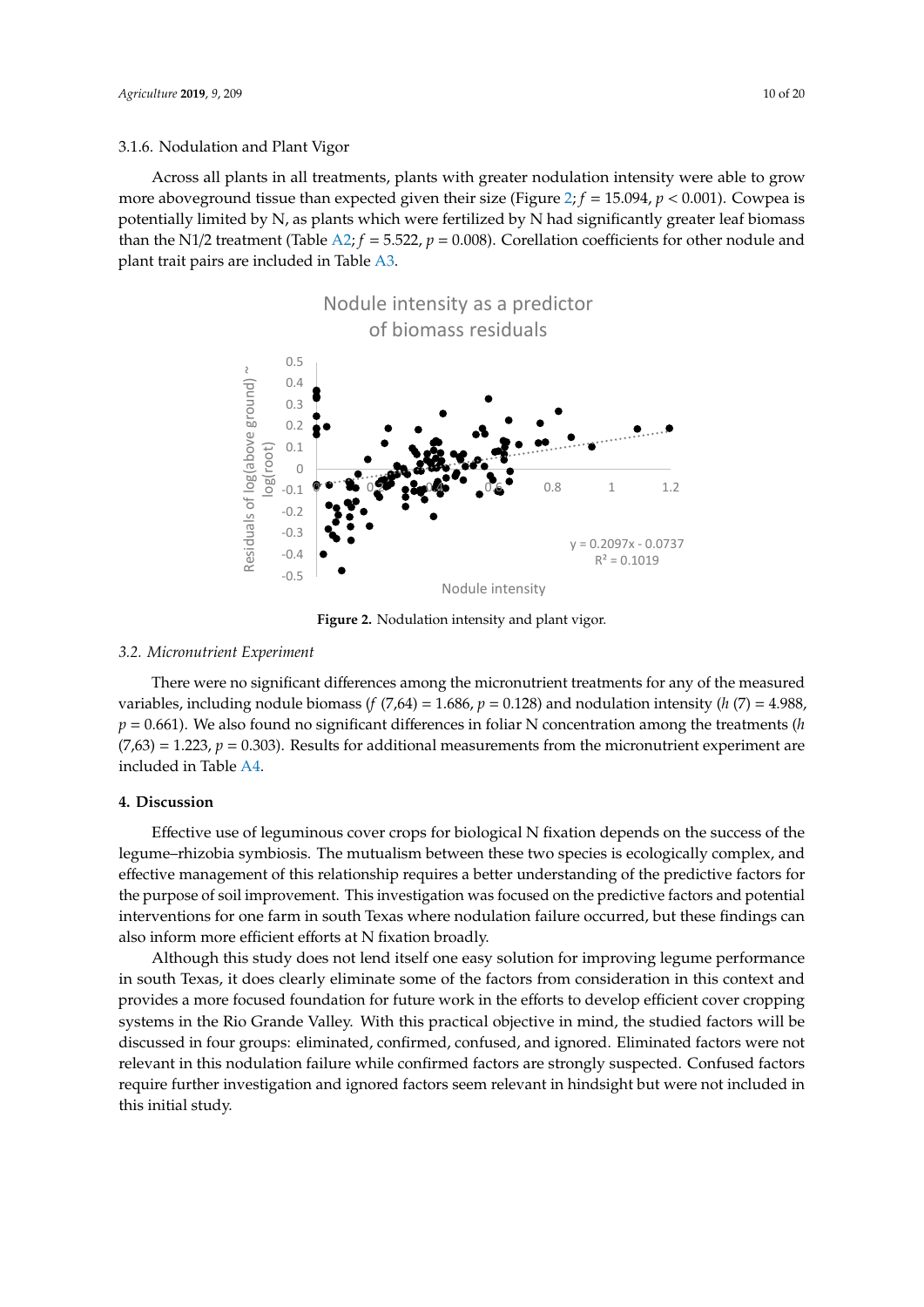Based on the results of these experiments, two possible explanations for the nodulation failure and one proposed intervention can be eliminated from consideration in this context—phosphorus, nitrogen, and mycorrhizae.

P levels of 59.2 ppm like those present in this field are usually adequate for N fixation [\[21\]](#page-18-18). P was included as a potential determinant in the coarse assay experiment due to concerns about P accessibility in alkaline soils with high levels of calcium [\[66\]](#page-20-4). However, P additions did not improve nodulation, thereby discounting phosphorous deficiency as an explanation.

High N levels can inhibit nodule formation and nitrogenase activity [\[17,](#page-18-22)[18\]](#page-18-11). Our results are congruent with these findings, but they do not support that N was a primary driver of the observed nodulation failure. We found little or no nodulation in plants where excessive rates of N were added, reinforcing the recommendation that leguminous cover crops are best employed where N may be deficient. In this agroecosystem, nodules did form at field level N (18.8 ppm, 42 kg/ha) and there was no significant difference between nodulation at control N and below field level N. Reducing the N content by half did not increase the number or weight of nodules over the field level soil. Nonetheless, we did find that enhanced nodulation promotes greater leaf biomass which may in turn promote greater cover crop development and subsequent N fixation in a positive feedback. In farms where synthetic N inputs are unlikely to reach excessively high N levels, leguminous cover crops may assist in maximizing plant-available N while providing other benefits to soil health, such as weed control [\[67\]](#page-20-5), and soil microbial biodiversity [\[68](#page-20-6)[,69\]](#page-20-7).

Other studies have suggested mycorrhizal inoculation as an intervention to improve nodulation [\[59,](#page-19-19) [61\]](#page-19-21), but the results of this experiment did not confirm the utility of this practice as we predicted. Mycorrhizal inoculation was not observed to significantly impact nodule biomass in any component of this trial. This may be related to the inoculant, which could have lacked viable infective propagules or been poorly suited for soil and climate conditions. Based on these results, locally adapted mycorrhizal inoculants are highly recommended for farmers and farm managers looking to employ this strategy on-farm. It can also be difficult to observe the impact of mycorrhizae in relatively small greenhouse pots. The benefits of mycorrhizae come from the hyphal network that expands nutrient mining beyond the range accessible to the plant's root system on its own. In a small pot setting where the root system can mine the available soil volume effectively, the potential benefit of mycorrhizae is lessened [\[70\]](#page-20-8).

#### *4.2. Confirmed Factors—Moisture*

The experimental results suggest that increased moisture and increased frequency of watering improve nodulation outcomes. Unfortunately for dryland farmers, moisture limitation is particularly difficult to mitigate in the field. In a semi-arid region like the Rio Grande Valley, dry soils may consistently reduce the N fixation potential of leguminous cover crops, even when those soils remain moist enough for plants to survive. For farmers with irrigation access, it may not be cost-effective to water a crop that they do not intend to harvest. Cost–benefit calculations must be carefully considered, but legumes may provide a more consistent return on investment in regions that receive more regular rainfall.

When a legume enters a period of water stress, nodules are the first to lose their water supply since the process of N fixation is more sensitive to drought than plant growth [\[18\]](#page-18-11). In this experiment, the minimum moisture attained is more influential on nodulation than the total amount of moisture received during the season. For example, plants under the saturation/drought cycle regime received approximately the same amount of total water over the course of the experiment as mid-range moisture plants (3515 mL and 3445 mL respectively), but we found that acute drought stress, similar to conditions in a dry-land agriculture, put the plants at a serious disadvantage compared to plants with metered moisture.

One proposed solution for dryland farmers is to choose legumes based on drought tolerance. However, these results suggest that even cowpea, one of the most heat and drought tolerant legume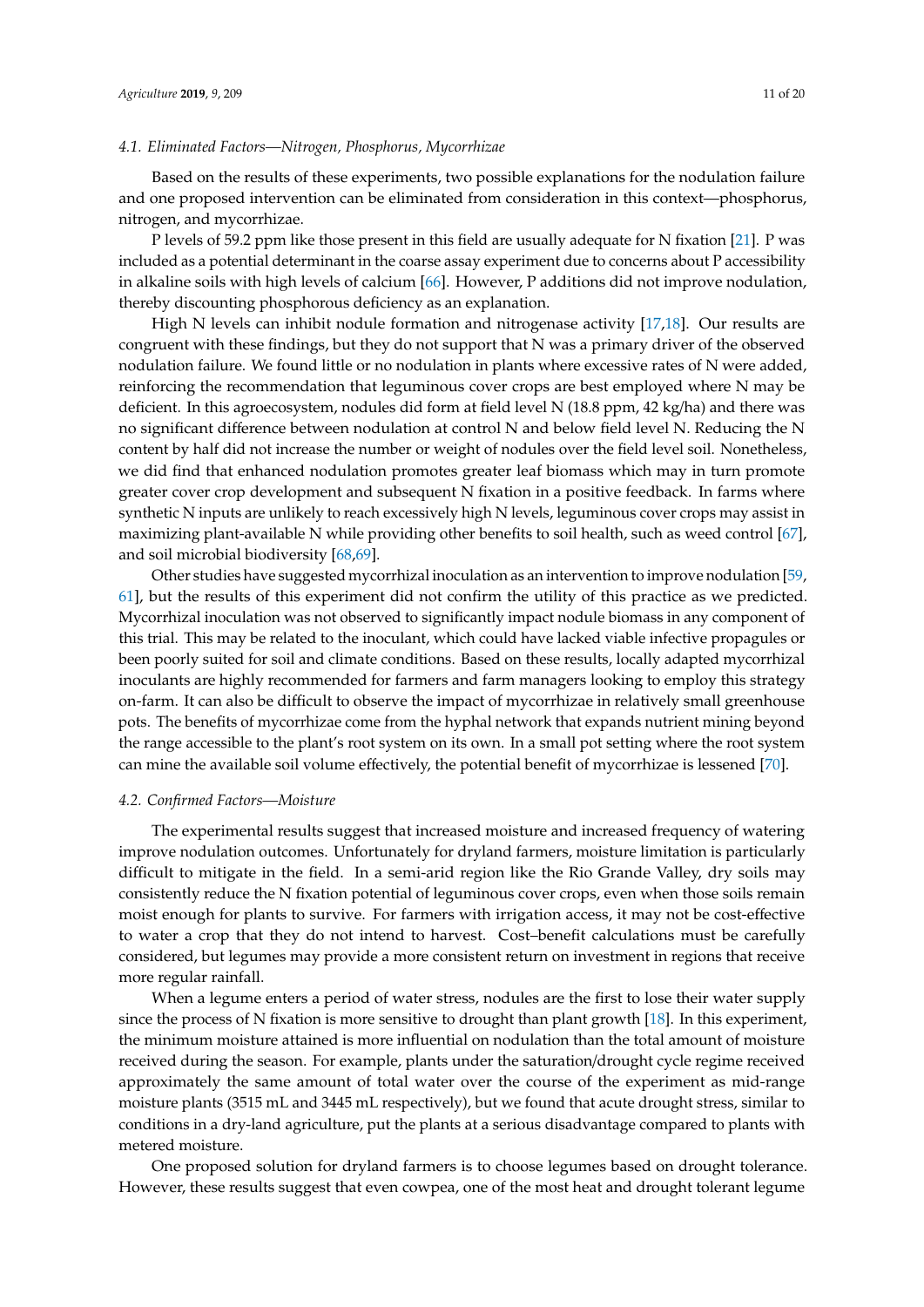options, is vulnerable to the impact of moisture stress on nodulation and N fixation. Other studies on cowpea have shown that nodule water potential and nitrogenase activity show major declines after periods of drought, even before leaf water potential shows any changes [\[71\]](#page-20-9). Even minor 15% declines in photosynthesis in a moisture stress situation can be accompanied by 90% drops in nitrogenase activity [\[36\]](#page-18-23). More research on alternative solutions could help improve nodulation outcomes in semi-arid regions like the Rio Grande Valley. In addition to testing other drought tolerant legume species, further research could help determine the nitrogen tradeoffs between longer growing periods during drier seasons and shorter growing periods if planting is delayed until historically wetter times of year.

#### *4.3. Confused Factors—Micronutrients, Native Soil Communities*

Micronutrient addition increased nodulation by 79% over the control in the initial coarse assay, but the same was not observed in the follow-up micronutrient experiment. This discrepancy could have been caused by differences in stress (Figure [A1\)](#page-17-13) faced by the two sets of cowpeas due to the role of micronutrients in plant stress mediation [\[53,](#page-19-13)[55\]](#page-19-15). It was also difficult to determine micronutrient levels that were biologically significant without risking toxicity. This experiment could be repeated with higher micronutrient concentrations. Further research is required to pinpoint specific micronutrients that can facilitate improved nodulation under field conditions in alkaline subtropical soils. However, in both experiments, cowpeas consistently formed nodules even with no added micronutrients. Micronutrients, therefore, cannot be the sole explanation for the failure of nodules to form in the field, but instead may interact with additional factors.

The role of native soil communities also remains unclear. Microbial diversity, particularly of plant growth-promoting rhizobacteria, plays a key function in healthy soils [\[72\]](#page-20-10). We found that plants in sterilized soil (with no major changes in soil nutrient levels) had significantly reduced nodule biomass and were less healthy by every measure than plants in unsterilized native soil. This was true both for cowpeas that received rhizobial and mycorrhizal inoculation after sterilization and those that were uninoculated. Far from causing the nodulation failure, the complex microbial communities of native soils seem to have facilitated effective nodulation and other metrics of plant growth and vigor. A better understanding of the ecology of microbial communities and the impact of introductions such as rhizobial and mycorrhizal inoculants into agroecosystems is required to maximize the functionality of cover crops and overall soil health.

#### *4.4. Ignored Factors—Rhizobial Inoculation*

The factors investigated in our experiments, while supported by the scientific literature, may have overlooked a more fundamental problem—effective rhizobial inoculation. Nitrogen, phosphorus, moisture, micronutrients, and competitive soil microorganisms can all impact nodulation. However, the first requirement for nodule formation is that live rhizobia and viable legume seeds are present in the soil together. If rhizobia capable of infecting the legume species are neither present in the native soil nor introduced through an inoculant, the legume–rhizobia symbiosis cannot form and even the best habitat and climatic conditions cannot mitigate this fundamental problem. Although we can neither test the original rhizobial inoculant for viability [\[73\]](#page-20-11) nor measure the number of rhizobia that survived on each seed [\[74\]](#page-20-12) post-facto, we suggest that inoculation problems may have been a major cause of the initial nodulation failure.

While we expected that nodule initiation would fail for many of our treatments, given the nodulation failure in the field, the only treatment in which nodulation was completely inhibited was the highest N treatment, for reasons discussed above. In a subsequent field trial at site of the original nodulation failure, 24% of cowpea plants formed at least one nodule. In the coarse assay and micronutrient experiments, 95% of plants formed at least one nodule (Figure [3\)](#page-13-0). The scale of this improvement was unmatched by any of the other nodulation drivers under consideration.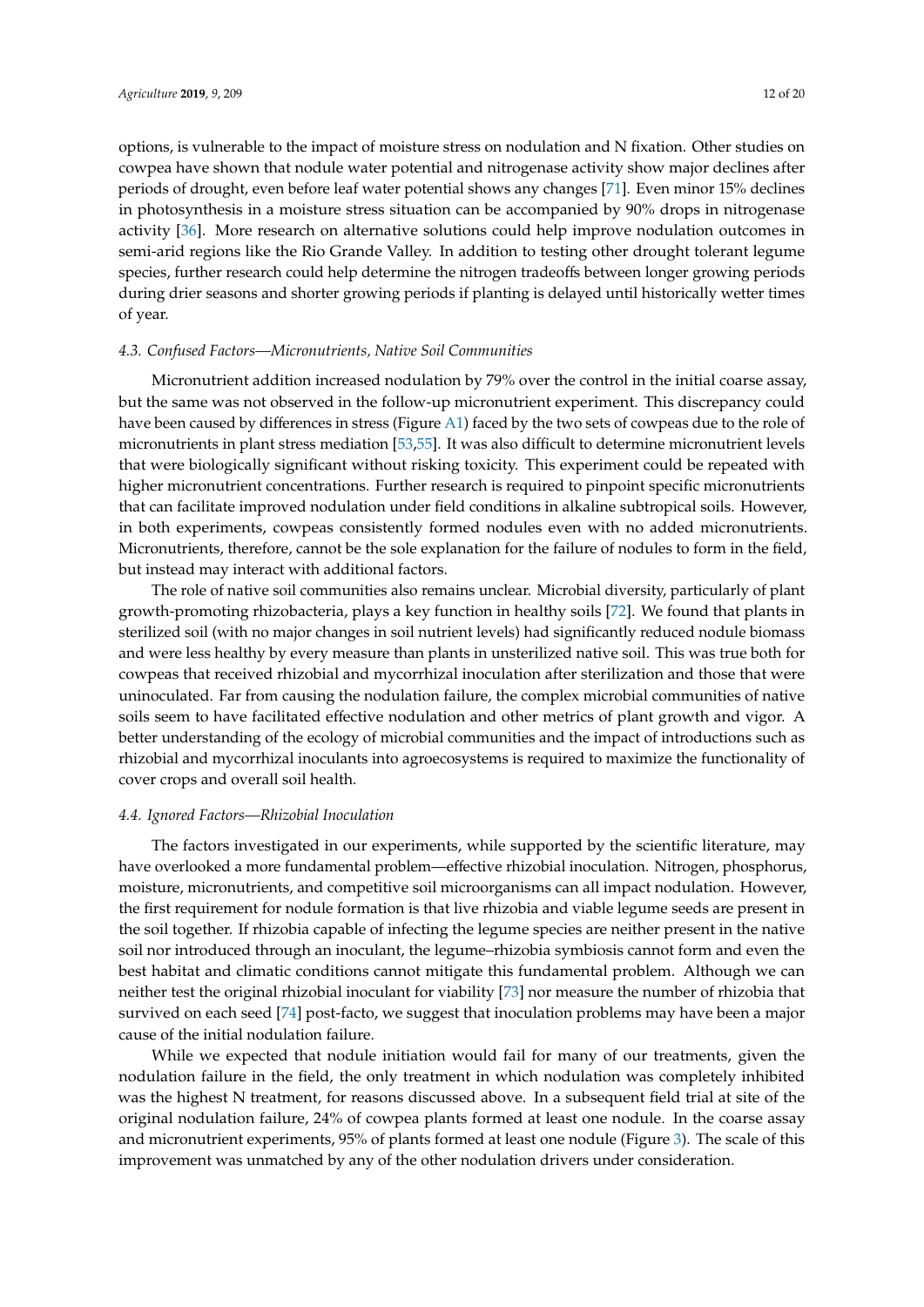<span id="page-13-0"></span>

479 **Figure 3.** Cowpeas in the coarse assay and micronutrient experiments, inoculated with 1 mL of **Figure 3.** Cowpeas in the coarse assay and micronutrient experiments, inoculated with 1 mL of pipetted rhizobial slurry directly to the seed, showed a substantially higher nodulation rate than cowpeas in the field, inoculated in a more traditional way. The precise inoculation of controlled experiments cannot be replicated in the field, but other ways to bridge the gap and improve field inoculation outcomes must be considered. be considered.

then planted via a seed spreader or drill. In our controlled study, a rhizobial inoculant slurry was then planted via a seed spreader or drill. In our controlled study, a rhizobial inoculant slurry was 485 then planted via a seed spreader or drill. In our controlled study, a rhizobial inoculant slurry was pipetted directly onto pregerminated seed root radicles. Obviously, an inoculation method this precise 486 pipetted directly onto pregerminated seed root radicles. Obviously, an inoculation method this would not be feasible in the field. That said, any alternative method for farm-scale inoculation that would not be feasible in the field. That said, any alternative include for farm-scale inoculation that<br>increases rhizobial adherence to seeds such as adhesive additives (gum arabic, methyl cellulose, or mercases rhizobial adherence to seeds such as adhesive additives (gum arabic, methyl centiose, or<br>vegetable oil) would improve the possibility of successful infection and nodulation and thus nutrient 489 or vegetable oil) would improve the possibility of successful infection and nodulation and thus management [\[47,](#page-19-7)[48\]](#page-19-8). Although outside the scope of this investigation, agronomic practices are as critical as biological and ecological factors in the task of maximizing N fixation efficiency by cover 492 cover crops on South Texas farms. crops on South Texas farms. In field scale inoculations, a peat-based inoculant is commonly applied to lightly wetted seeds,

# *4.5. Conclusions*

on farms. However, their cost-effectiveness depends on efficient N fixation. Outreach to interested farmers with information on the promise and limitations of leguminous cover crops could encourage their ability to detect and troubleshoot nodulation issues. Additionally, further research on successful inoculation methods, appropriate legume species selection, and effective timing of planting and termination, particularly in semi-arid climates, could all help maximize the return on investment for legume farmers. Based on the results of this study, particular attention should be paid to the  $\frac{1}{2}$  complex interactions among soil moisture, micronutriont levels, inequalation to the paid of the complex interactions at  $\alpha$ complex interactions among soil moisture, micronutrient levels, inoculation techniques, and other agronomic practices agronomic practices. Leguminous cover crops have great potential to contribute to sustainable nutrient management

**Author Contributions:** Conceptualization, B.C., P.S., A.R. and S.K.; writing—original draft preparation, S.K.;<br>writing \_roview and editing B.C. A.B. BS. and S.K.; funding acquisition, A.B. and S.K. writing—review and editing, B.C., A.R., P.S., and S.K.; funding acquisition, A.R. and S.K.

Natural Resources Conversation Service, grant number 69-3A75-17-281 and by Graduate Student Grant from Southern Sustainable Agriculture Research and Education, grant number GS18-193. **Funding:** This research was funded by a Conservation Innovation Grant from the U.S. Department of Agriculture,

Acknowledgments: Thanks to our farm collaborators at Hilltop Gardens, Andy Cruz and Joseph Kim, and to Mylen Arias, Alyssa Cano, Diana Cantu, Suzanne El-Haj, Allison Kaika, Matthew Kutugata, Katie Lavallee,<br>Hahrabam Lopez, Lindsov Bisharda, Thalia Tarree and Joy Youyakim for all their help with data cellection. Frabraham Ebpez, Entusty Kichards, Thana Torres and Joy Touwakin for an their help whit data concederi.<br>Thanks also to the UTRGV Biology department for their in-kind donation of reagents. Habraham Lopez, Lindsey Richards, Thalia Torres and Joy Youwakim for all their help with data collection.

 $\frac{1}{2}$  Habraham Lopez, Lindsey Richards, Thalia Torres and Joy Youwakim for all their help with data collection. The collection of all their help with data collection. The collection of all their help with data collect **Conflicts of Interest:** The funders had no role in the design of the study; in the collection, analyses, or interpretation of data in the uniting of the manuscript, or in the design to publish the results. of data; in the writing of the manuscript, or in the decision to publish the results.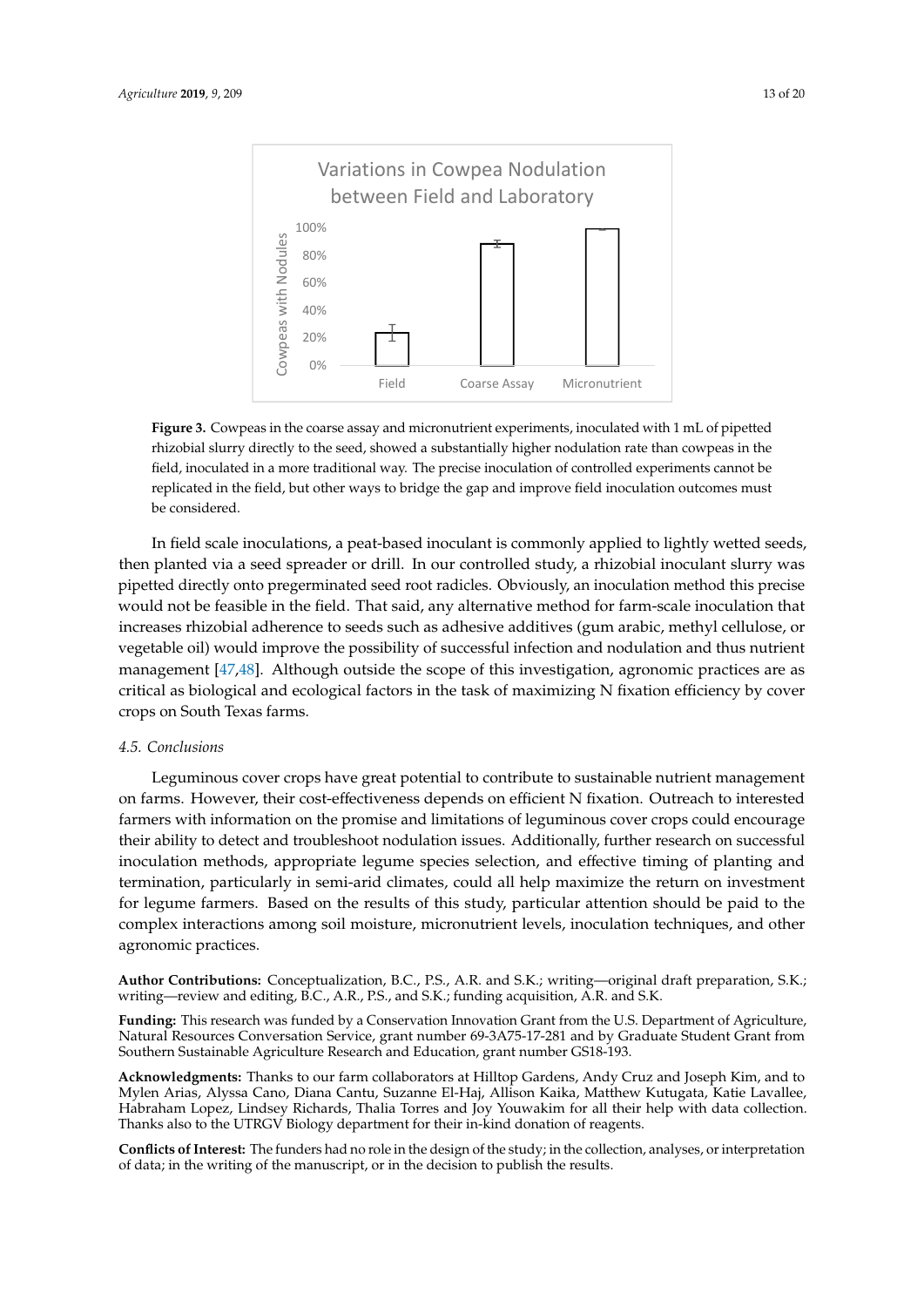# **Appendix A**

| Nutrient | N0             | N1/2     | N1       | P <sub>0</sub> | <b>P1</b> | P2   | Mi0 | Mi+            | Hoaglands* |
|----------|----------------|----------|----------|----------------|-----------|------|-----|----------------|------------|
| N        | $\overline{0}$ | $\Omega$ | 10,000   | $\mathbf{0}$   | 0         | 0    | 0   | $\overline{0}$ | 16,000     |
| Ca       | 5000           | 5000     | 5000     | $\theta$       |           | 0    | 0   | $\overline{0}$ | 4000       |
| D        | 0              | $\Omega$ | $\Omega$ | $\theta$       | 100       | 2000 | 0   | $\Omega$       | 2000       |
| K        | $\theta$       | $\Omega$ | $\theta$ | 2000           | 2000      | 2000 | 0   | $\Omega$       | 6000       |
| B        | $\Omega$       | $\Omega$ | $\theta$ | $\Omega$       | 0         | 0    | 0   | 25             | 25         |
| Cu       | 0.0            | 0.0      | 0.0      | 0.0            | 0.0       | 0.0  | 0.0 | 0.5            | 0.5        |
| Mo       | 0.0            | 0.0      | 0.0      | 0.0            | 0.0       | 0.0  | 0.0 | 0.5            | 0.5        |
| Mn       | 0.0            | 0.0      | 0.0      | 0.0            | 0.0       | 0.0  | 0.0 | 2.0            | 2.0        |
| Zn       | 0.0            | 0.0      | 0.0      | 0.0            | 0.0       | 0.0  | 0.0 | 2.0            | 2.0        |
| Co       | 0.0            | 0.0      | 0.0      | 0.0            | 0.0       | 0.0  | 0.0 | 1.7            | 0.0        |
|          |                |          |          |                |           |      |     |                |            |

Table A1. Macro- and micro-nutrients and their concentrations ( $\mu$ M) in each 150 mL watering solution.

 $*$  as given in [\[62\]](#page-20-13).

**Table A2.** Complete Results from Dominant Factor Assay. Values shown are means of 5 samples (3 in the case of Asat) +/– 1 SE.

<span id="page-14-0"></span>

|                              |                    | Moisture           |                    |                    | Micronutrient      |                    |                    |  |
|------------------------------|--------------------|--------------------|--------------------|--------------------|--------------------|--------------------|--------------------|--|
|                              | High               | Mid                | Cycle              | $Mi+$              | Control            | $S+$               | $S-$               |  |
| Nodule data                  |                    |                    |                    |                    |                    |                    |                    |  |
| Number                       | $23 \pm 2 a$       | $17 \pm 3a$        | $28 \pm 6a$        | $22 \pm 3a$        | $17 \pm 2.6$ a     | $18 \pm 3 a$       | $18 \pm 3 a$       |  |
| Biomass $(g)$                | $0.80 \pm 0.13$ a  | $0.56 \pm 0.14$ ab | $0.31 \pm 0.05$ b  | $1.02 \pm 0.11$ a  | $0.56 \pm 0.14 b$  | $0.08 \pm 0.01$ a  | $0.70 \pm 0.09 b$  |  |
| Activity $(\%)$              | $64 \pm 4$ a       | $55 \pm 6a$        | $63 \pm 8$ a       | $56 \pm 6a$        | $55 \pm 6a$        | $18 \pm 3a$        | $60 \pm 5 b$       |  |
| g nodule/g plant biomass     | $5.35 \pm 0.03$ a  | $4.71 \pm 0.02$ ab | $3.65 \pm 0.02$ b  | $6.49 \pm 0.03$ a  | $4.71 \pm 0.02$ b  | $1.83 \pm 0.01$ a  | $5.09 \pm 0.02$ b  |  |
| Plant data                   |                    |                    |                    |                    |                    |                    |                    |  |
| Asat (umol $m^{-2} s^{-1}$ ) | $9.91 \pm 0.35$ a  | $9.71 \pm 0.77$ a  | $7.24 \pm 0.78$ a  | $7.99 \pm 0.61$ a  | $9.71 \pm 0.77$ a  | $3.05 \pm 0.34$ a  | $8.61 \pm 0.49$ b  |  |
| Leaf area $\rm (cm^2)$       | $399.3 \pm 38.6$ a | $321.0 \pm 47.2$ a | $260.7 \pm 26.7$ a | $426.6 \pm 34.2$ a | $321.0 \pm 47.2$ a | $79.6 \pm 11.9$ a  | $368.9 \pm 31.9 b$ |  |
| Root $(g)$                   | $0.43 \pm 0.04$ a  | $0.26 \pm 0.05$ b  | $0.23 \pm 0.03$ b  | $0.39 \pm 0.03$ a  | $0.26 \pm 0.05$ b  | $0.20 \pm 0.04$ a  | $0.31 \pm 0.04$ b  |  |
| Stem $(g)$                   | $1.37 \pm 0.15$ a  | $1.14 \pm 0.20$ a  | $0.88 \pm 0.11$ a  | $1.57 \pm 0.13$ a  | $1.14 \pm 0.20$ a  | $0.63 \pm 0.07$ a  | $1.32 \pm 0.13$ b  |  |
| Leaf $(g)$                   | $1.08 \pm 0.11$ a  | $0.78 \pm 0.13$ ab | $0.64 \pm 0.08$ b  | $1.06 \pm 0.08$ a  | $0.78 \pm 0.13$ a  | $0.23 \pm 0.03$ a  | $0.93 \pm 0.09 b$  |  |
| Total $(g)$                  | $2.88 \pm 0.29$ a  | $2.19 \pm 0.36$ ab | $1.75 \pm 0.21$ b  | $3.01 \pm 0.23$ a  | $2.19 \pm 0.36$ a  | $1.07 \pm 0.12$ a  | $2.56 \pm 0.25$ b  |  |
| $g \text{root/g}$ shoot      | $17.95 \pm 0.01$ a | $15.02 \pm 0.02$ a | $15.65 \pm 0.01$ a | $15.02 \pm 0.06$ a | $15.02 \pm 0.02$ a | $25.71 \pm 0.02$ a | $14.26 \pm 0.01$ b |  |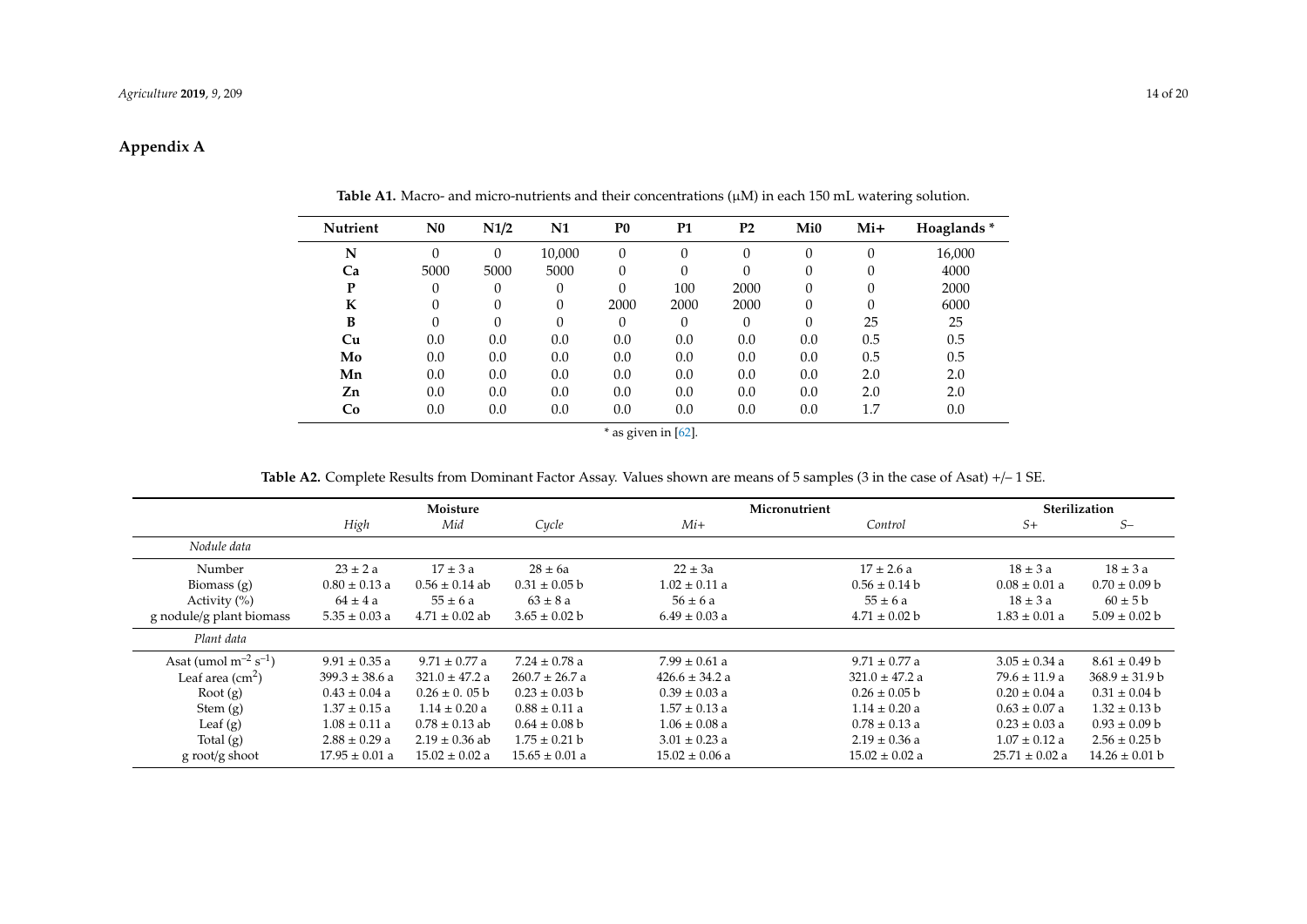| $1001C$ $\Lambda$ . $C$ <i>UIII.</i>  |                    |                    |                    |                    |                     |                   |  |  |  |  |
|---------------------------------------|--------------------|--------------------|--------------------|--------------------|---------------------|-------------------|--|--|--|--|
|                                       |                    | Phosphorus         |                    |                    | Nitrogen            |                   |  |  |  |  |
|                                       | Control P          | Low P              | High P             | Below field N      | Control N           | High N            |  |  |  |  |
| Nodule data                           |                    |                    |                    |                    |                     |                   |  |  |  |  |
| Number                                | $18 \pm 4 a$       | $13 \pm 3 a$       | $25 \pm 5 a$       | $15 \pm 3a$        | $15 \pm 4$ a        | $0 \pm 0.4 b$     |  |  |  |  |
| Biomass $(g)$                         | $0.51 \pm 0.10$ a  | $0.64 \pm 0.13$ a  | $0.75 \pm 0.18$ a  | $0.32 \pm 0.03$ a  | $0.39 \pm 0.08$ a   | $0.00 \pm 0$ b    |  |  |  |  |
| Activity $(\%)$                       | $45 \pm 6$ ab      | $33 \pm 6 a$       | $60 \pm 3$ b       | $31 \pm 7$ a       | $44 \pm 8$ a        | $0 \pm 0$ b       |  |  |  |  |
| g nodule/g plant biomass              | $5.48 \pm 0.03$ a  | $5.72 \pm 0.03$ a  | $6.25 \pm 0.05$ a  | $5.68 \pm 0.03$ a  | $4.32 \pm 0.03$ b   | $\pm 0c$          |  |  |  |  |
| Plant data                            |                    |                    |                    |                    |                     |                   |  |  |  |  |
| Asat (umol $m^{-2}$ s <sup>-1</sup> ) | $7.98 \pm 0.56$ a  | $7.27 \pm 0.44$ a  | $7.01 \pm 1.13$ a  | $4.59 \pm 0.50$ a  | $7.02 \pm 0.55$ a   | $6.76 \pm 1.05$ a |  |  |  |  |
| Leaf area $\rm (cm^2)$                | $252.3 \pm 17.9$ a | $287.5 \pm 53.5 a$ | $330.2 \pm 59.1$ a | $137.9 \pm 18.4$ a | $230.6 \pm 36.9$ ab | $309.0 \pm 50 b$  |  |  |  |  |
| Root $(g)$                            | $0.24 \pm 0.03$ a  | $0.25 \pm 0.03$ a  | $0.26 \pm 0.03$ a  | $0.17 \pm 0.02$ a  | $0.23 \pm 0.04$ a   | $0.17 \pm 0.02$ a |  |  |  |  |
| Stem $(g)$                            | $0.87 \pm 0.10$ a  | $1.02 \pm 0.15$ a  | $1.16 \pm 0.18$ a  | $0.66 \pm 0.09$ a  | $0.88 \pm 0.15$ a   | $1.04 \pm 0.13$ a |  |  |  |  |
| Leaf $(g)$                            | $0.64 \pm 0.07$ a  | $0.71 \pm 0.12$ a  | $0.82 \pm 0.15$ a  | $0.39 \pm 0.05$ a  | $0.63 \pm 0.09$ ab  | $0.87 \pm 0.14$ b |  |  |  |  |
| Total $(g)$                           | $1.75 \pm 0.19$ a  | $1.98 \pm 0.29$ a  | $2.24 \pm 0.34$ a  | $1.21 \pm 0.13$ a  | $1.74 \pm 0.28$ ab  | $2.09 \pm 0.26$ b |  |  |  |  |
| $g \text{root/g}$ shoot               | $15.36 \pm 0.01$ a | $16.29 \pm 0.02$ a | $14.49 \pm 0.01$ a | $16.80 \pm 0.01$ a | $15.79 \pm 0.01$ a  | $9.97 \pm 0.01$ b |  |  |  |  |

**Table A2.** *Cont.*

For each of the 5 experiments, treatments which share a letter do not significantly differ ( $\alpha$  = 0.05).

| <b>Table A3.</b> Correlation Coefficients for All Pairs of Nodule and Plant Traits. |
|-------------------------------------------------------------------------------------|
|-------------------------------------------------------------------------------------|

<span id="page-15-1"></span><span id="page-15-0"></span>

|                    | Nodule<br>Number | Nodule<br>Biomass (g) | Activity<br>(%) | g nod./ g Plant<br><b>Biomass</b> | Asat  | <b>Leaf Area</b> | Root (g) | Stem (g) | Leaf (g) | Total Biomass (g) | $g \text{ root}/g$<br>Shoot |
|--------------------|------------------|-----------------------|-----------------|-----------------------------------|-------|------------------|----------|----------|----------|-------------------|-----------------------------|
| Nodule Number      | 1.000            | 0.422                 | 0.379           | 0.367                             | 0.012 | 0.321            | 0.451    | 0.359    | 0.292    | 0.363             | 0.050                       |
| Nodule biomass (g) | 0.422            | 1.000                 | 0.463           | 0.833                             | 0.389 | 0.740            | 0.745    | 0.750    | 0.715    | 0.775             | 0.237                       |
| Activity $(\%)$    | 0.379            | 0.463                 | 1.000           | 0.481                             | 0.325 | 0.383            | 0.380    | 0.336    | 0.356    | 0.368             | 0.192                       |
| g nod./ g plant    | 0.367            | 0.833                 | 0.481           | 1.000                             | 0.297 | 0.408            | 0.449    | 0.374    | 0.356    | 0.396             | $-0.121$                    |
| biomass            |                  |                       |                 |                                   |       |                  |          |          |          |                   |                             |
| Asat               | $-0.012$         | 0.389                 | 0.325           | 0.297                             | 1.000 | 0.460            | 0.373    | 0.370    | 0.451    | 0.424             | $-0.371$                    |
| Leaf area          | 0.321            | 0.740                 | 0.383           | 0.408                             | 0.460 | 1.000            | 0.672    | 0.847    | 0.963    | 0.918             | $-0.555$                    |
| Root $(g)$         | 0.451            | 0.745                 | 0.380           | 0.449                             | 0.373 | 0.672            | 1.000    | 0.808    | 0.703    | 0.833             | 0.021                       |
| Stem $(g)$         | 0.359            | 0.750                 | 0.336           | 0.374                             | 0.370 | 0.847            | 0.808    | 1.000    | 0.874    | 0.977             | 0.430                       |
| Leaf $(g)$         | 0.292            | 0.715                 | 0.356           | 0.356                             | 0.451 | 0.963            | 0.703    | 0.874    | 1.000    | 0.951             | 0.547                       |
| Total biomass (g)  | 0.363            | 0.775                 | 0.368           | 0.396                             | 0.424 | 0.918            | 0.833    | 0.977    | 0.951    | 1.000             | 0.443                       |
| g root/g shoot     | 0.050            | $-0.237$              | $-0.192$        | $-0.121$                          | 0.371 | 0.555            | 0.021    | 0.430    | 0.547    | $-0.443$          | 1.000                       |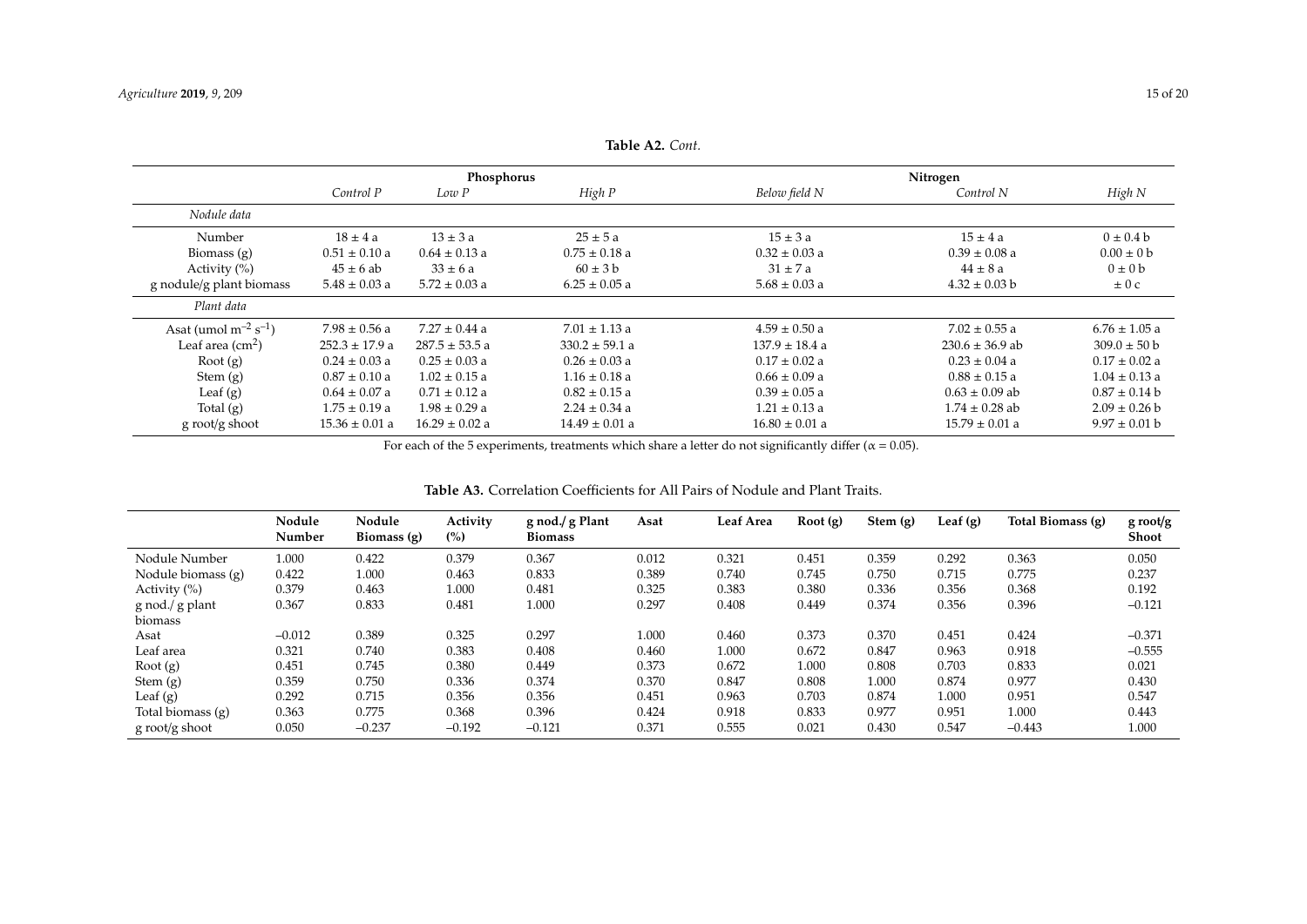| <b>Nodule Data</b>       | All Micro       | B               | Co              | Cu              | Mn              | Mo              | Zn              | Control         |
|--------------------------|-----------------|-----------------|-----------------|-----------------|-----------------|-----------------|-----------------|-----------------|
| Number                   | $33 \pm 10$     | $32 \pm 5$      | $31 \pm 5$      | $13 \pm 5$      | $24 \pm 5$      | $22 \pm 11$     | $21 \pm 2$      | $36 \pm 7.4$    |
| Biomass $(g)$            | $0.59 \pm 0.10$ | $0.65 \pm 0.13$ | $0.45 \pm 0.13$ | $0.21 \pm 0.07$ | $0.52 \pm 0.11$ | $0.49 \pm 0.15$ | $0.33 \pm 0.08$ | $0.64 \pm 0.15$ |
| Activity $(\%)$          | $83.3 \pm 3.8$  | $91.2 \pm 2.4$  | $82.5 \pm 10.9$ | $91.7 \pm 3.1$  | $81.3 \pm 4.4$  | $97.2 \pm 10.7$ | $93.8 \pm 5.6$  | $79.7 \pm 6.4$  |
| g nodule/g plant biomass | $3.46 \pm 0.01$ | $3.55 \pm 0.00$ | $2.60 \pm 0.01$ | $1.97 \pm 0.00$ | $3.05 \pm 0.01$ | $2.83 \pm 0.01$ | $2.76 \pm 0.01$ | $3.71 \pm 0.01$ |
| Plant data               |                 |                 |                 |                 |                 |                 |                 |                 |
| Chlorophyll content      | $39.2 \pm 2.2$  | $36.2 \pm 2.8$  | $39.3 \pm 2.4$  | $39.7 \pm 2.3$  | $39.4 \pm 3.4$  | $38.6 \pm 3.7$  | $41.4 \pm 2.6$  | $38.1 \pm 2.8$  |
| Root $(g)$               | $0.91 \pm 0.13$ | $1.01 \pm 0.16$ | $0.77 \pm 0.10$ | $0.54 \pm 0.08$ | $0.78 \pm 0.09$ | $0.73 \pm 0.11$ | $0.63 \pm 0.09$ | $0.75 \pm 0.13$ |
| Stem $(g)$               | $0.96 \pm 0.11$ | $0.93 \pm 0.06$ | $0.78 \pm 0.10$ | $0.72 \pm 0.10$ | $0.94 \pm 0.08$ | $0.87 \pm 0.11$ | $0.62 \pm 0.06$ | $0.76 \pm 0.12$ |
| Leaf $(g)$               | $1.79 \pm 0.21$ | $1.68 \pm 0.14$ | $1.68 \pm 0.16$ | $1.27 \pm 0.16$ | $1.80 \pm 0.13$ | $1.64 \pm 0.13$ | $1.28 \pm 0.16$ | $1.58 \pm 0.17$ |
| Total $(g)$              | $3.66 \pm 0.44$ | $3.61 \pm 0.30$ | $3.23 \pm 0.33$ | $2.53 \pm 0.32$ | $3.53 \pm 0.25$ | $3.24 \pm 0.29$ | $2.53 \pm 0.27$ | $3.09 \pm 0.40$ |
| g root/g shoot           | $33.3 \pm 0.03$ | $38.9 \pm 0.05$ | $31.3 \pm 0.02$ | $26.8 \pm 0.02$ | $28.6 \pm 0.03$ | $29.4 \pm 0.04$ | $33.4 \pm 0.04$ | $30.5 \pm 0.04$ |

**Table A4.** Complete Results from Micronutrient Experiment.

<span id="page-16-0"></span>No significantly different results at the  $\alpha$  = 0.05 level for any of measured indicators.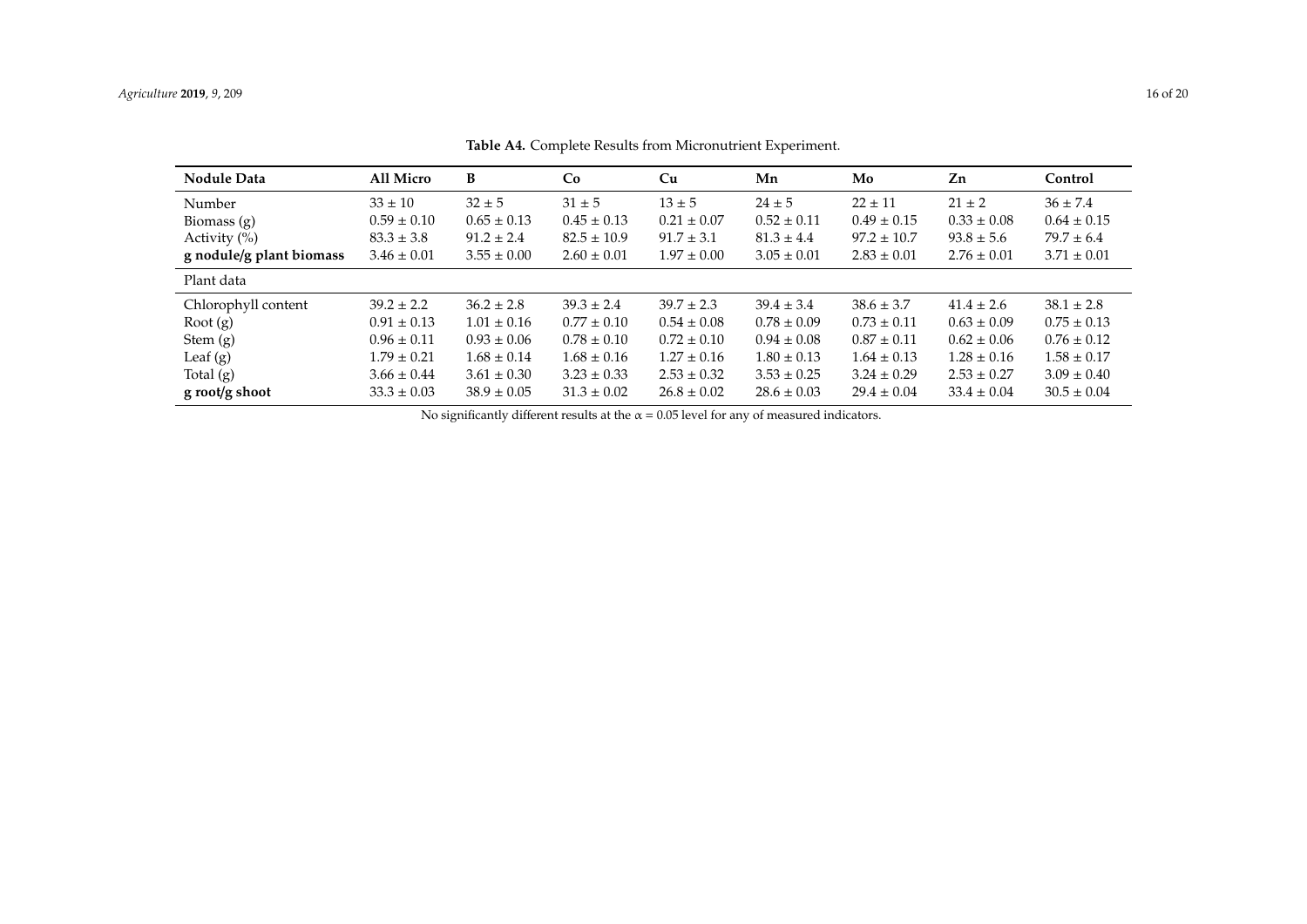<span id="page-17-13"></span>

Figure A1. There were discrepancies in temperature and light conditions between the coarse assay and micronutrient experiments. (a). The coarse assay plants in the greenhouse experienced less light (192  $\mu$ mol/m<sup>2</sup>/s) and higher temperatures (up to 41 °C) than their micronutrient counterparts in the growth chambers (440  $\mu$ mol/m<sup>2</sup>/s, 27 °C). The temperature values are single point maximums and the light intensity for the growth chamber was constant based on 3 measurements during the experiment. (**b**). The light intensity for the greenhouse is an average of 3 measurements made between 11 a.m. and 12 p.m. Differences in stress conditions between the two experiments could help explain their inconsistent results.

## **References**

- <span id="page-17-0"></span>1. Sarrantonio, M.; Gallandt, E. The Role of Cover Crops in North American Cropping Systems. *J. Crop Prod.* **2003**, *8*, 53–74. [\[CrossRef\]](http://dx.doi.org/10.1300/J144v08n01_04)
- <span id="page-17-1"></span>2. Conservation Technology Information Center. *Report of the 2016-17 National Cover Crop Survey*; Conservation Technology Information Center: West Lafayette, IN, USA, 2017.
- <span id="page-17-2"></span>3. Snapp, S.S.; Swinton, S.M.; Labarta, R.; Mutch, D.; Black, J.R.; Leep, R.; Nyiraneza, J.; O'Neil, K. Evaluating Cover Crops for Benefits, Costs and Performance within Cropping System Niches. *Agron. J.* **2005**, *97*, 322–332. [\[CrossRef\]](http://dx.doi.org/10.2134/agronj2005.0322)
- <span id="page-17-3"></span>4. Pimentel, D.; Hepperly, P.; Hanson, J.; Douds, D.; Seidel, R. Environmental, Energetic, and Economic Comparisons of Organic and Conventional Farming Systems. *BioScience* **2005**, *55*, 573–582. [\[CrossRef\]](http://dx.doi.org/10.1641/0006-3568(2005)055[0573:EEAECO]2.0.CO;2)
- <span id="page-17-4"></span>5. Klonsky, K. Comparison of Production Costs and Resource Use for Organic and Conventional Production Systems. *Am. J. Agric. Econ.* **2011**, *94*, 314–321. [\[CrossRef\]](http://dx.doi.org/10.1093/ajae/aar102)
- <span id="page-17-5"></span>6. Drinkwater, L.E.; Wagoner, P.; Sarrantonio, M. Legume-based cropping systems have reduced carbon and nitrogen losses. *Nature* **1998**, *396*, 262–265. [\[CrossRef\]](http://dx.doi.org/10.1038/24376)
- <span id="page-17-6"></span>7. Salvagiotti, F.; Cassman, K.G.; Specht, J.E.; Walters, D.T.; Weiss, A.; Dobermann, A. Nitrogen uptake, fixation and response to fertilizer N in soybeans: A review. *Field Crops Res.* **2008**, *108*, 1–13. [\[CrossRef\]](http://dx.doi.org/10.1016/j.fcr.2008.03.001)
- <span id="page-17-7"></span>8. Date, R.A. Microbiological problems in the inoculation and nodulation of legumes. *Plant Soil* **1970**, *32*, 703–725. [\[CrossRef\]](http://dx.doi.org/10.1007/BF01372901)
- <span id="page-17-12"></span>9. Graham, P.H. Some problems of nodulation and symbiotic nitrogen fixation in *Phaseolus vulgaris* L.: A review. *Field Crops Res.* **1981**, *4*, 93–112. [\[CrossRef\]](http://dx.doi.org/10.1016/0378-4290(81)90060-5)
- <span id="page-17-8"></span>10. Brockwell, J.; Bottomley, P.J.; Thies, J.E.Manipulation of rhizobia microflora for improving legume productivity and soil fertility: A critical assessment. *Plant Soil* **1995**, *174*, 143–180. [\[CrossRef\]](http://dx.doi.org/10.1007/BF00032245)
- <span id="page-17-9"></span>11. Mallory, E.B.; Posner, J.L.; Baldock, J.O. Performance, economics, and adoption of cover crops in Wisconsin cash grain rotations: On-farm trials. *Am. J. Altern. Agric.* **1998**, *13*, 2–11. [\[CrossRef\]](http://dx.doi.org/10.1017/S0889189300007578)
- <span id="page-17-10"></span>12. Vitousek, P.M.; Aber, J.D.; Howarth, R.W.; Likens, G.E.; Matson, P.A.; Schindler, D.W.; Schlesinger, W.H.; Tilman, D.G. Human alteration of the global nitrogen cycle: Sources and consequences. *Ecol. Appl.* **1997**, *7*, 737–750. [\[CrossRef\]](http://dx.doi.org/10.1890/1051-0761(1997)007[0737:HAOTGN]2.0.CO;2)
- <span id="page-17-11"></span>13. Crews, T.E.; Peoples, M.B. Legume versus fertilizer sources of nitrogen: Ecological tradeoffs and human needs. *Agric. Ecosyst. Environ.* **2004**, *102*, 279–297. [\[CrossRef\]](http://dx.doi.org/10.1016/j.agee.2003.09.018)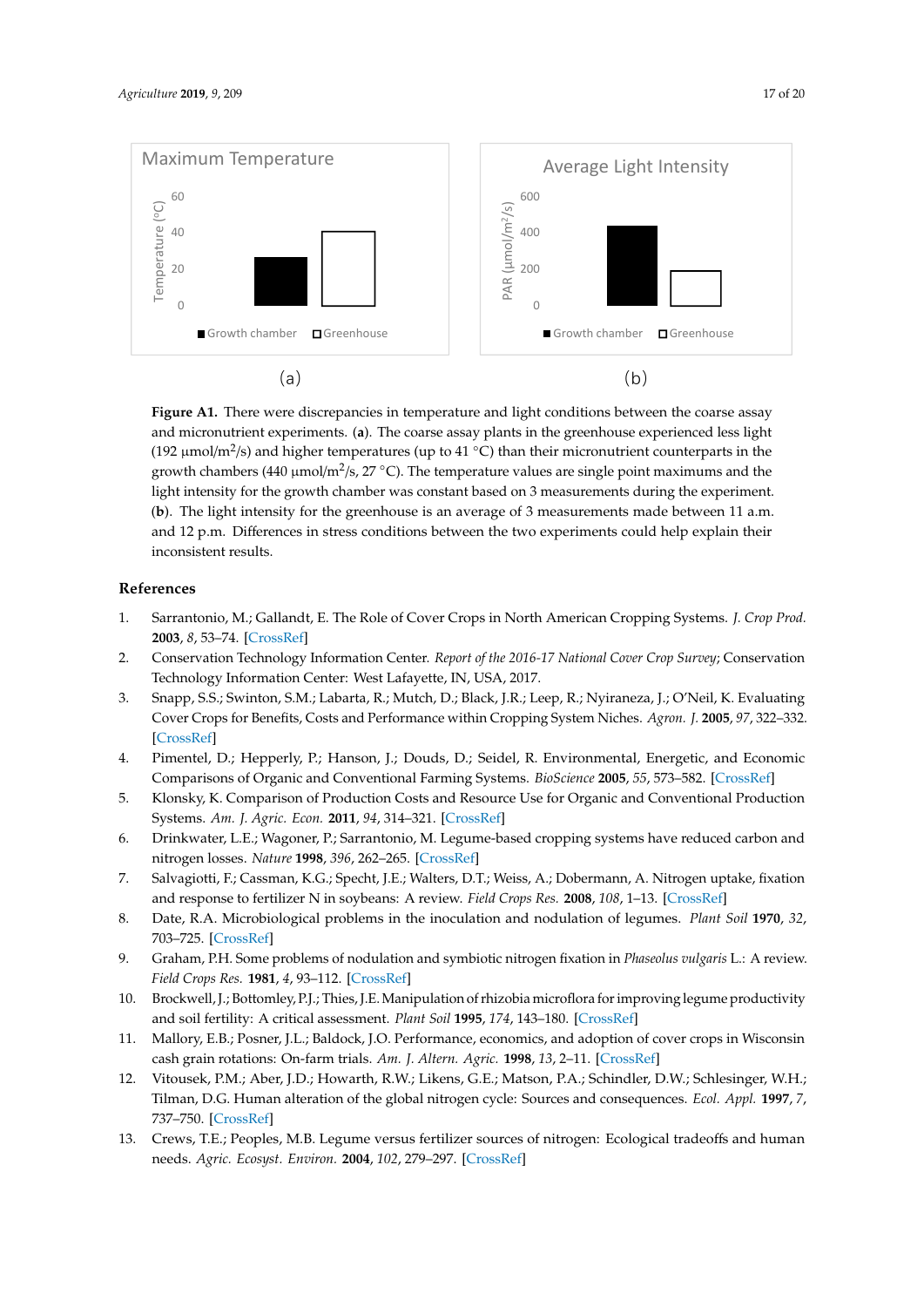- <span id="page-18-0"></span>14. Denison, R.F.; Toby Kiers, E. Why are most rhizobia beneficial to their plant hosts, rather than parasitic? *Microbes Infect.* **2004**, *6*, 1235–1239. [\[CrossRef\]](http://dx.doi.org/10.1016/j.micinf.2004.08.005) [\[PubMed\]](http://www.ncbi.nlm.nih.gov/pubmed/15488744)
- <span id="page-18-1"></span>15. Graham, P.H. Ecology of the Root-Nodule Bacteria of Legumes. In *Nitrogen-Fixing Leguminous Symbioses*; Dilworth, M.J., James, E.K., Sprent, J.I., Newton, W.E., Eds.; Springer: Dordrecht, The Netherlands, 2008; pp. 23–58.
- <span id="page-18-2"></span>16. Singh, B.; Usha, K. Nodulation and Symbiotic Nitrogen Fixation of Cowpea Genotypes as Affected by Fertilizer Nitrogen. *J. Plant Nutr.* **2003**, *26*, 463–473. [\[CrossRef\]](http://dx.doi.org/10.1081/PLN-120017147)
- <span id="page-18-22"></span>17. Walley, F.L.; Kyei-Boahen, S.; Hnatowich, G.; Stevenson, C. Nitrogen and phosphorus fertility management for desi and kabuli chickpea. *Can. J. Plant Sci.* **2005**, *85*, 73–79. [\[CrossRef\]](http://dx.doi.org/10.4141/P04-039)
- <span id="page-18-11"></span>18. Serraj, R.; Sinclair, T.R.; Purcell, L.C. Symbiotic N2 fixation response to drought. *J. Exp. Bot.* **1999**, *50*, 143–155. [\[CrossRef\]](http://dx.doi.org/10.1093/jxb/50.331.143)
- <span id="page-18-3"></span>19. Zahran, H.H. Rhizobium Legume Symbiosis and Nitrogen Fixation under Severe Conditions and in an Arid Climate. *Microbiol. Mol. Biol. Rev.* **1999**, *63*, 968–989. [\[PubMed\]](http://www.ncbi.nlm.nih.gov/pubmed/10585971)
- <span id="page-18-4"></span>20. González-Guerrero, M.; Matthiadis, A.; Saez, Á.; Long, T. Fixating on metals: New insights into the role of metals in nodulation and symbiotic nitrogen fixation. *Front. Plant Sci.* **2014**, *5*, 45. [\[CrossRef\]](http://dx.doi.org/10.3389/fpls.2014.00045) [\[PubMed\]](http://www.ncbi.nlm.nih.gov/pubmed/24592271)
- <span id="page-18-18"></span>21. O'Hara, G.W. Nutritional constraints on root nodule bacteria affecting symbiotic nitrogen fixation: A review. *Aust. J. Exp. Agric.* **2001**, *41*, 417–433. [\[CrossRef\]](http://dx.doi.org/10.1071/EA00087)
- <span id="page-18-6"></span>22. Farquharson, E.; Herridge, D.; Ballard, R.; O'Hara, G.; Deaker, R.; Denton, M.; Yates, R.J.; Gemell, G.; Hartley, E.; Phillips, L.; et al. *Inoculating Legumes: A Practical Guide*; Grains Research and Development Corporation: Kingston, Australia, 2012.
- <span id="page-18-5"></span>23. Yanni, Y.G. Performance of chickpea, lentil and lupin nodulated with indigenous or inoculated rhizobia micropartners under nitrogen, boron, cobalt and molybdenum fertilization schedules. *World J. Microbiol. Biotechnol.* **1992**, *8*, 607–613. [\[CrossRef\]](http://dx.doi.org/10.1007/BF01238798) [\[PubMed\]](http://www.ncbi.nlm.nih.gov/pubmed/24425609)
- <span id="page-18-7"></span>24. Bremer, E.; Kessel, C.V.; Karamanos, R. Inoculant, phosphorus and nitrogen responses of lentil. *Can. J. Plant Sci.* **1989**, *69*, 691–701. [\[CrossRef\]](http://dx.doi.org/10.4141/cjps89-085)
- <span id="page-18-20"></span>25. Høgh-Jensen, H.; Schjoerring, J.K.; Soussana, J.F. The Influence of Phosphorus Deficiency on Growth and Nitrogen Fixation of White Clover Plants. *Ann. Bot.* **2002**, *90*, 745–753. [\[CrossRef\]](http://dx.doi.org/10.1093/aob/mcf260) [\[PubMed\]](http://www.ncbi.nlm.nih.gov/pubmed/12451030)
- <span id="page-18-19"></span>26. Israel, D.W. Investigation of the Role of Phosphorus in Symbiotic Dinitrogen Fixation. *Plant Physiol.* **1987**, *84*, 835. [\[CrossRef\]](http://dx.doi.org/10.1104/pp.84.3.835) [\[PubMed\]](http://www.ncbi.nlm.nih.gov/pubmed/16665531)
- <span id="page-18-21"></span>27. Jakobsen, I. The role of phosphorus in nitrogen fixation by young pea plants (*Pisum sativum*). *Physiol. Plant.* **1985**, *64*, 190–196. [\[CrossRef\]](http://dx.doi.org/10.1111/j.1399-3054.1985.tb02334.x)
- <span id="page-18-8"></span>28. Leidi, E.O.; RodríGuez-Navarro, D.N. Nitrogen and phosphorus availability limit N<sub>2</sub> fixation in bean. *New Phytol.* **2000**, *147*, 337–346. [\[CrossRef\]](http://dx.doi.org/10.1046/j.1469-8137.2000.00703.x)
- <span id="page-18-9"></span>29. Weaver, R.W.; Arayangkoon, T.; Schomber, H.H. Nodulation and  $N_2$  fixation of guar at high root temperature. *Plant Soil* **1990**, *126*, 209–213. [\[CrossRef\]](http://dx.doi.org/10.1007/BF00012824)
- <span id="page-18-15"></span>30. Bordeleau, L.M.; Prévost, D. Nodulation and nitrogen fixation in extreme environments. *Plant Soil* **1994**, *161*, 115–125. [\[CrossRef\]](http://dx.doi.org/10.1007/BF02183092)
- 31. Hungria, M.; Franco, A.A. Effects of high temperature on nodulation and nitrogen fixation by *Phaseolus vulgaris* L. *Plant Soil* **1993**, *149*, 95–102. [\[CrossRef\]](http://dx.doi.org/10.1007/BF00010766)
- <span id="page-18-10"></span>32. Favre, A.K.L.; Eaglesham, A.R.J. The effects of high temperatures on soybean nodulation and growth with different strains of bradyrhizobia. *Can. J. Microbiol.* **1986**, *32*, 22–27. [\[CrossRef\]](http://dx.doi.org/10.1139/m86-005)
- <span id="page-18-12"></span>33. Aranjuelo, I.; Arrese-Igor, C.; Molero, G. Nodule performance within a changing environmental context. *J. Plant Physiol.* **2014**, *171*, 1076–1090. [\[CrossRef\]](http://dx.doi.org/10.1016/j.jplph.2014.04.002)
- <span id="page-18-16"></span>34. Hunt, P.G.; Wollum, A.G.; Matheny, T.A. Effects of Soil Water on Rhizobium japonicum Infection, Nitrogen Accumulation, and Yield in Bragg Soybeans1. *Agron. J.* **1981**, *73*, 501–505. [\[CrossRef\]](http://dx.doi.org/10.2134/agronj1981.00021962007300030024x)
- <span id="page-18-17"></span>35. Kirda, C.; Danso, S.K.A.; Zapata, F. Temporal water stress effects on nodulation, nitrogen accumulation and growth of soybean. *Plant Soil* **1989**, *120*, 49–55. [\[CrossRef\]](http://dx.doi.org/10.1007/BF02370289)
- <span id="page-18-23"></span>36. Venkateswarlu, B.; Maheswari, M.; Saharan, N. Effects of water deficit on  $\rm N_2(C_2H_2)$  fixation in cowpea and groundnut. *Plant Soil* **1989**, *114*, 69–74. [\[CrossRef\]](http://dx.doi.org/10.1007/BF02203083)
- <span id="page-18-13"></span>37. Williams, P.M.; Sicardi de Mallorca, M.S. Effect of osmotically induced leaf moisture stress on nodulation and nitrogenase activity ofGlycine max. *Plant Soil* **1984**, *80*, 267–283. [\[CrossRef\]](http://dx.doi.org/10.1007/BF02161183)
- <span id="page-18-14"></span>38. Rice, W.A.; Clayton, G.W.; Olsen, P.E.; Lupwayi, N.Z. Rhizobial inoculant formulations and soil pH influence field pea nodulation and nitrogen fixation. *Can. J. Soil Sci.* **2000**, *80*, 395–400. [\[CrossRef\]](http://dx.doi.org/10.4141/S99-059)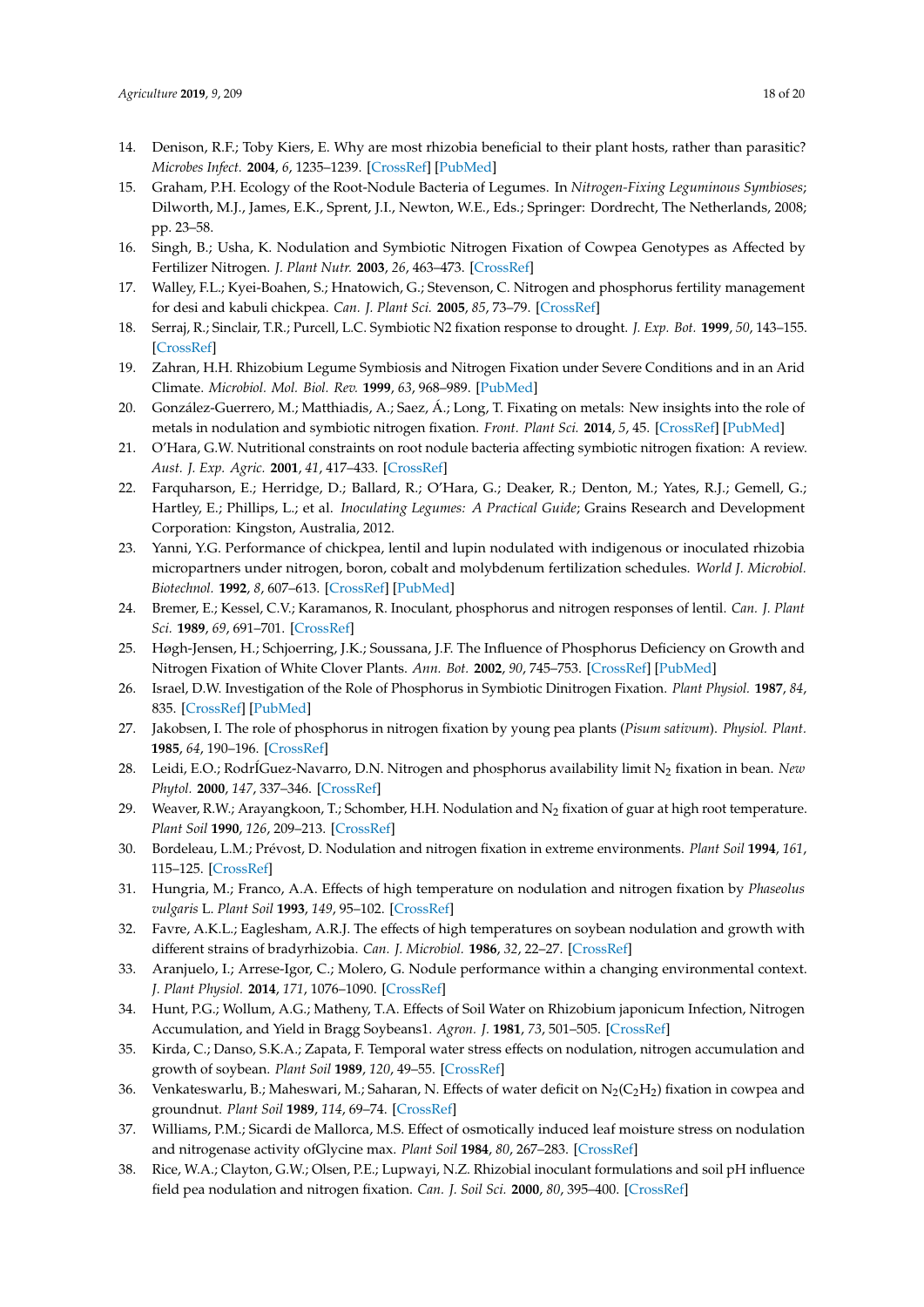- <span id="page-19-0"></span>39. Schubert, E.; Mengel, K.; Schubert, S. Soil pH and Calcium Effect on Nitrogen Fixation and Growth of Board Bean. *Agron. J.* **1990**, *82*, 969–972. [\[CrossRef\]](http://dx.doi.org/10.2134/agronj1990.00021962008200050026x)
- <span id="page-19-1"></span>40. Azcón, R.; El-Atrash, F.J. Influence of arbuscular mycorrhizae and phosphorus fertilization on growth, nodulation and N<sup>2</sup> fixation (15N) inMedicago sativa at four salinity levels. *Biol. Fertil. Soils* **1997**, *24*, 81–86. [\[CrossRef\]](http://dx.doi.org/10.1007/BF01420225)
- 41. Rao, D.L.N.; Giller, K.E.; Yeo, A.R.; Flowers, T.J. The Effects of Salinity and Sodicity upon Nodulation and Nitrogen Fixation in Chickpea (*Cicer arietinum*). *Ann. Bot.* **2002**, *89*, 563–570. [\[CrossRef\]](http://dx.doi.org/10.1093/aob/mcf097)
- <span id="page-19-2"></span>42. Zahran, H.H. Conditions for successful Rhizobium-legume symbiosis in saline environments. *Biol. Fertil. Soils* **1991**, *12*, 73–80. [\[CrossRef\]](http://dx.doi.org/10.1007/BF00369391)
- <span id="page-19-3"></span>43. Wani, P.A.; Khan, M.S.; Zaidi, A. Impact of heavy metal toxicity on plant growth, symbiosis, seed yield and nitrogen and metal uptake in chickpea. *Aust. J. Exp. Agric.* **2007**, *47*, 712–720. [\[CrossRef\]](http://dx.doi.org/10.1071/EA05369)
- <span id="page-19-4"></span>44. Deaker, R.; Roughley, R.J.; Kennedy, I.R. Legume seed inoculation technology—A review. *Soil Biol. Biochem.* **2004**, *36*, 1275–1288. [\[CrossRef\]](http://dx.doi.org/10.1016/j.soilbio.2004.04.009)
- <span id="page-19-5"></span>45. Kyei-Boahen, S.; Savala, C.E.N.; Chikoye, D.; Abaidoo, R. Growth and Yield Responses of Cowpea to Inoculation and Phosphorus Fertilization in Different Environments. *Front. Plant Sci.* **2017**, *8*, 646. [\[CrossRef\]](http://dx.doi.org/10.3389/fpls.2017.00646) [\[PubMed\]](http://www.ncbi.nlm.nih.gov/pubmed/28515729)
- <span id="page-19-6"></span>46. Requena, N.; Jimenez, I.; Toro, M.; Barea, J.M. Interactions between plant-growth-promoting rhizobacteria (PGPR), arbuscular mycorrhizal fungi and *Rhizobium* spp. in the rhizosphere of *Anthyllis cytisoides*, a model legume for revegetation in mediterranean semi-arid ecosystems. *New Phytol.* **1997**, *136*, 667–677. [\[CrossRef\]](http://dx.doi.org/10.1046/j.1469-8137.1997.00786.x)
- <span id="page-19-7"></span>47. Elegba, M.S. Effect of different inoculant adhesive agents on rhizobial survival, nodulation, and nitrogenase (acetylene-reducing) activity of soybeans (*Glycine max* (L.) *Merrill*). *Can. J. Soil Sci.* **1984**, *64*, 631–636. [\[CrossRef\]](http://dx.doi.org/10.4141/cjss84-063)
- <span id="page-19-8"></span>48. Hoben, H.J.; Aung, N.N.; Somasegaran, P.; Kang, U.-G. Oils as adhesives for seed inoculation and their influence on the survival of *Rhizobium* spp. and *Bradyrhizobium* spp. on inoculated seeds. *World J. Microbiol. Biotechnol.* **1991**, *7*, 324–330. [\[CrossRef\]](http://dx.doi.org/10.1007/BF00329398) [\[PubMed\]](http://www.ncbi.nlm.nih.gov/pubmed/24425019)
- <span id="page-19-9"></span>49. Walsh, K.B. Physiology of the legume nodule and its response to stress. *Soil Biol. Biochem.* **1995**, *27*, 637–655. [\[CrossRef\]](http://dx.doi.org/10.1016/0038-0717(95)98644-4)
- <span id="page-19-10"></span>50. Seefeldt, L.C.; Hoffman, B.M.; Dean, D.R. Mechanism of Mo-Dependent Nitrogenase. *Annu. Rev. Biochem.* **2009**, *78*, 701–722. [\[CrossRef\]](http://dx.doi.org/10.1146/annurev.biochem.78.070907.103812) [\[PubMed\]](http://www.ncbi.nlm.nih.gov/pubmed/19489731)
- <span id="page-19-11"></span>51. O'hara, G.W.; Boonkerd, N.; Dilworth, M.J. Mineral constraints to nitrogen fixation. *Plant Soil* **1988**, *108*, 93–110. [\[CrossRef\]](http://dx.doi.org/10.1007/BF02370104)
- <span id="page-19-12"></span>52. Smith, B.E. Nitrogenase Reveals Its Inner Secrets. *Science* **2002**, *297*, 1654. [\[CrossRef\]](http://dx.doi.org/10.1126/science.1076659) [\[PubMed\]](http://www.ncbi.nlm.nih.gov/pubmed/12215632)
- <span id="page-19-13"></span>53. Hajiboland, R. Effect of Micronutrient Deficiencies on Plants Stress Responses. In *Abiotic Stress Responses in Plants: Metabolism, Productivity and Sustainability*; Ahmad, P., Prasad, M.N.V., Eds.; Springer: New York, NY, USA, 2012; pp. 283–329.
- <span id="page-19-14"></span>54. Apel, K.; Hirt, H. Reactive oxygen species: Metabolism, Oxidative Stress, and Signal Transduction. *Annu. Rev. Plant Biol.* **2004**, *55*, 373–399. [\[CrossRef\]](http://dx.doi.org/10.1146/annurev.arplant.55.031903.141701) [\[PubMed\]](http://www.ncbi.nlm.nih.gov/pubmed/15377225)
- <span id="page-19-15"></span>55. Rubio, M.C.; Becana, M.; Sato, S.; James, E.K.; Tabata, S.; Spaink, H.P. Characterization of Genomic Clones and Expression Analysis of the Three Types of Superoxide Dismutases During Nodule Development in Lotus japonicus. *Int. Soc. Mol. Plant Microbe Interact.* **2007**, *20*, 262–275. [\[CrossRef\]](http://dx.doi.org/10.1094/MPMI-20-3-0262) [\[PubMed\]](http://www.ncbi.nlm.nih.gov/pubmed/17378429)
- <span id="page-19-16"></span>56. Eubanks, T.M. *Collection, Isolation and Evaluation of Nitrogen Fixing Bacteria in the Rio Grande Valley of Texas*; University of Texas Pan American: Edinburg, TX, USA, 2005.
- <span id="page-19-17"></span>57. George, E.; Marschner, H.; Jakobsen, I. Role of Arbuscular Mycorrhizal Fungi in Uptake of Phosphorus and Nitrogen from Soil. *Crit. Rev. Biotechnol.* **1995**, *15*, 257–270. [\[CrossRef\]](http://dx.doi.org/10.3109/07388559509147412)
- <span id="page-19-18"></span>58. Lynch, J.P. Root phenotypes for improved nutrient capture: An underexploited opportunity for global agriculture. *New Phytol.* **2019**, *223*. [\[CrossRef\]](http://dx.doi.org/10.1111/nph.15738) [\[PubMed\]](http://www.ncbi.nlm.nih.gov/pubmed/30746704)
- <span id="page-19-19"></span>59. Chalk, P.M.; Souza, R.d.F.; Urquiaga, S.; Alves, B.J.R.; Boddey, R.M. The role of arbuscular mycorrhiza in legume symbiotic performance. *Soil Biol. Biochem.* **2006**, *38*, 2944–2951. [\[CrossRef\]](http://dx.doi.org/10.1016/j.soilbio.2006.05.005)
- <span id="page-19-20"></span>60. Ruiz-Lozano, J.M.; Collados, C.; Barea, J.M.; Azcón, R. Arbuscular mycorrhizal symbiosis can alleviate drought-induced nodule senescence in soybean plants. *New Phytol.* **2001**, *151*, 493–502. [\[CrossRef\]](http://dx.doi.org/10.1046/j.0028-646x.2001.00196.x)
- <span id="page-19-21"></span>61. Ortas, I. Effect of Selected Mycorrhizal Inoculation on Phosphorus Sustainability in Sterile and Non-sterile Soils in the Harran Plain in South Anatolia. *J. Plant Nutr.* **2003**, *26*, 1–17. [\[CrossRef\]](http://dx.doi.org/10.1081/PLN-120016494)